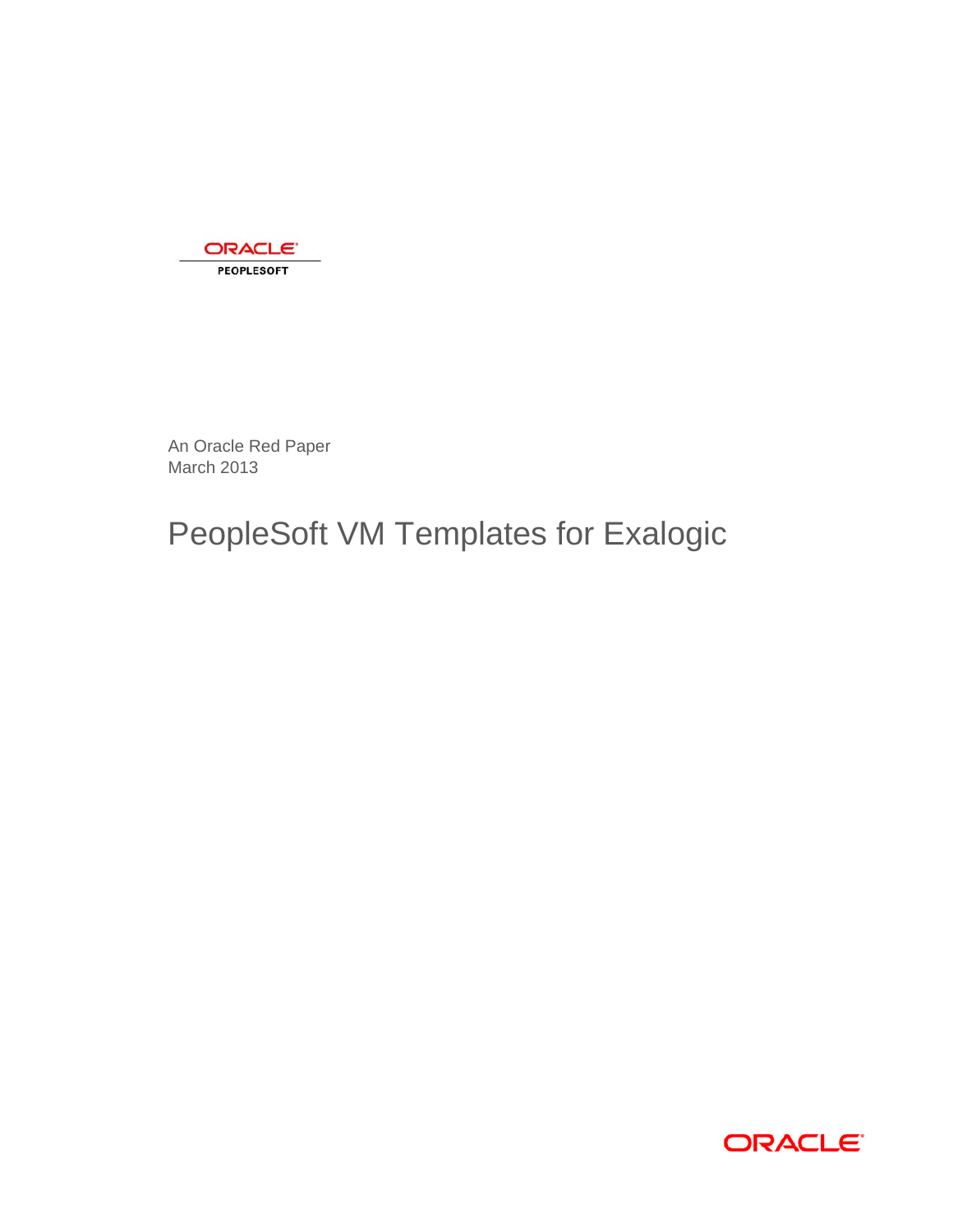| Stage 3: Deploy Test, Staging and Production  15      |  |
|-------------------------------------------------------|--|
|                                                       |  |
|                                                       |  |
| Understanding the Template Reconfiguration Script  19 |  |
|                                                       |  |
|                                                       |  |
|                                                       |  |
|                                                       |  |
| Reference Topologies for PeopleSoft on Exalogic 22    |  |
|                                                       |  |
| Example: Shared PeopleSoft Homes Environment  24      |  |
|                                                       |  |
|                                                       |  |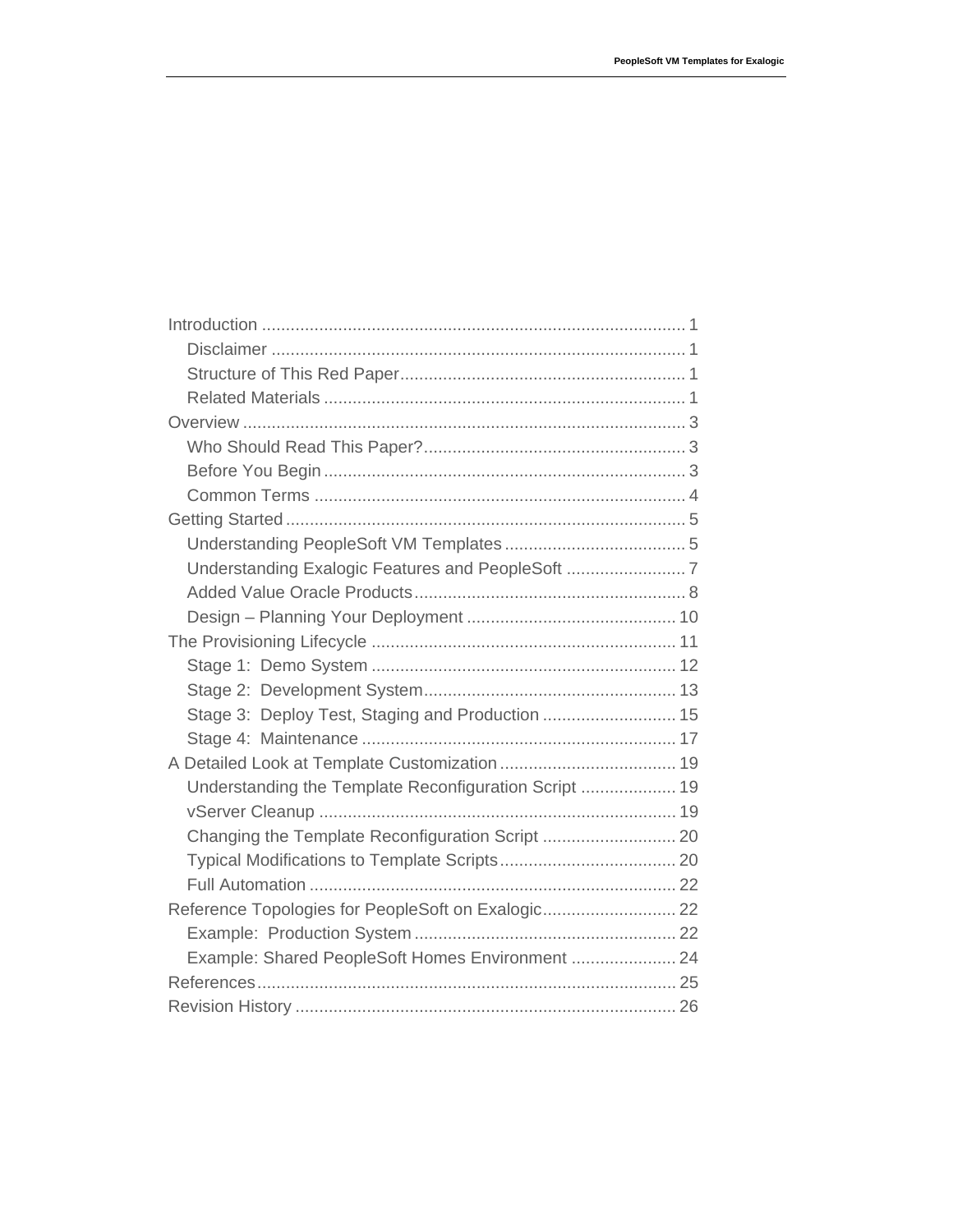# Introduction

This red paper is a practical guide for system architects planning a PeopleSoft implementation on Oracle® Exalogic Elastic Cloud. This document provides guidance for using the PeopleSoft VM Templates to reduce the time required to deploy a PeopleSoft Application. The instructions and recommendations provided in this document incorporate best practices from both PeopleSoft and Exalogic. The information in this document concerns PeopleTools 8.53 and later.

# Disclaimer

This material has not been submitted to any formal Oracle test and is published *as is.* It has not been the subject of rigorous review. Oracle assumes no responsibility for its accuracy or completeness. The use of this information or the implementation of any of these techniques is a customer responsibility and depends on the customer's ability to evaluate and integrate them into the customer's operational environment. While each item may have been reviewed by Oracle for accuracy in a specific situation, there is no guarantee that the same or similar results will be obtained elsewhere. Customers attempting to adapt these techniques to their own environments do so at their own risk.

Information in this red paper was developed in conjunction with use of the products specified and is limited in application to those specific hardware and software products and levels.

Oracle may have patents or pending patent applications covering subject matter in this document. The furnishing of this document does not give you any license to these patents.

# Structure of This Red Paper

This red paper provides guidance for optimizing PeopleSoft implementations on Exalogic.

Oracle updates this document as needed so that it reflects the most current feedback from the field. Therefore, the structure, headings, content, and length of this document may vary with each posted version. To see if the document has been updated since you last downloaded it, compare the date of your version to the date of the version that is posted on My Oracle Support.

# Related Materials

This paper is not a general introduction to PeopleSoft or Exalogic and is written for experienced IT professionals with a good understanding of the PeopleSoft Internet Architecture and Oracle Exalogic.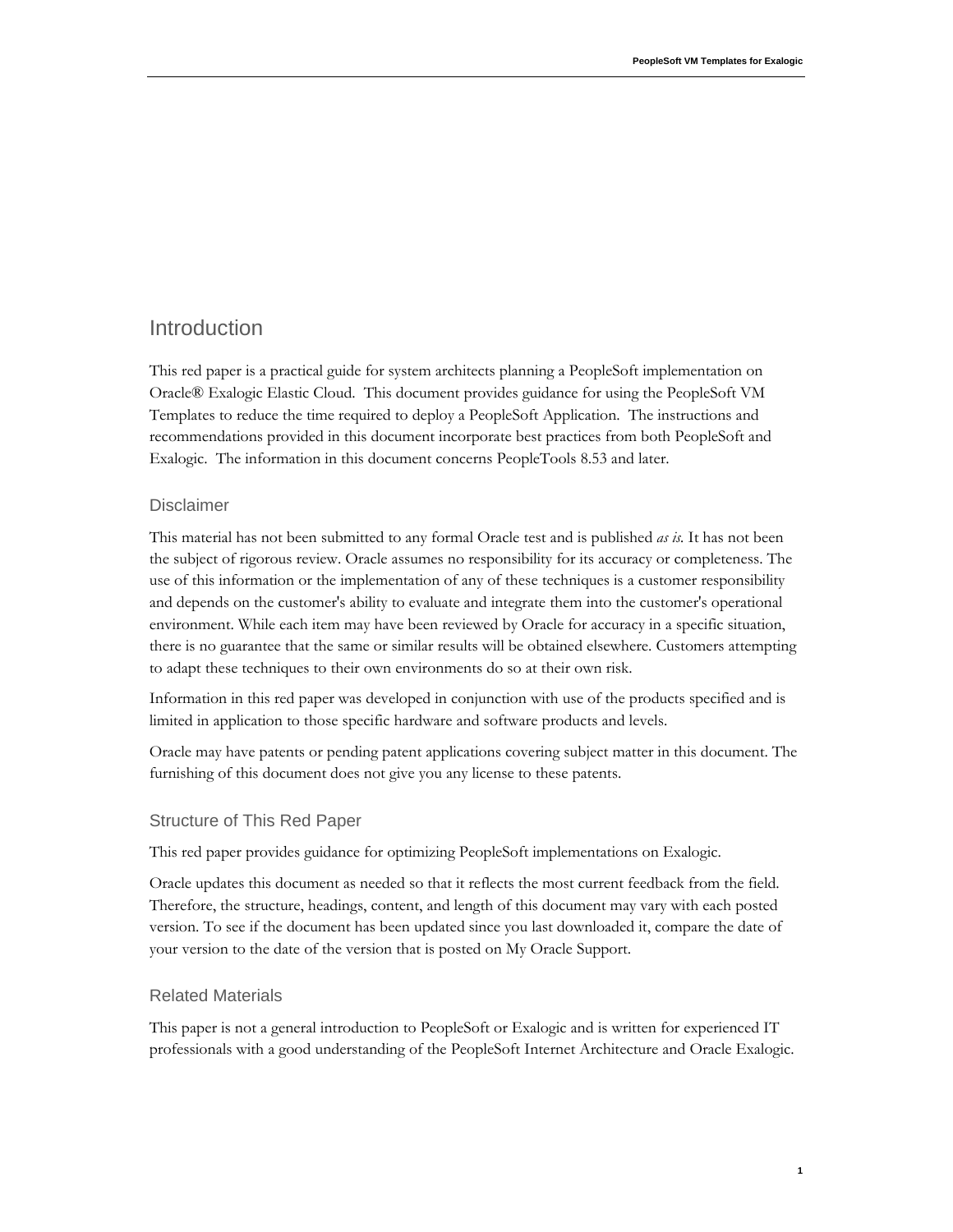To take full advantage of the information in this document, you should have a basic understanding of Exalogic system administration and how to administer PeopleSoft PeopleTools.

This document does not replace the PeopleTools 8.5x PeopleBooks. Before you read this document, you should become familiar with the PeopleSoft Internet Architecture information in the PeopleTools PeopleBooks to ensure that you have a well-rounded understanding of the technology.

The following guides discuss many of the fundamental concepts that are related to PeopleSoft PeopleTools.

- PeopleTools PeopleBook: Getting Started with PeopleTools
- PeopleTools PeopleBook: System and Server Administration
- Hardware / software certifications on MyOracle Support

Additionally, you should be familiar with the documentation that is delivered with Oracle Exalogic. In particularl you should be familiar with the way in which virtual resources are administered through Enterprise Manager Ops Center (EMOC).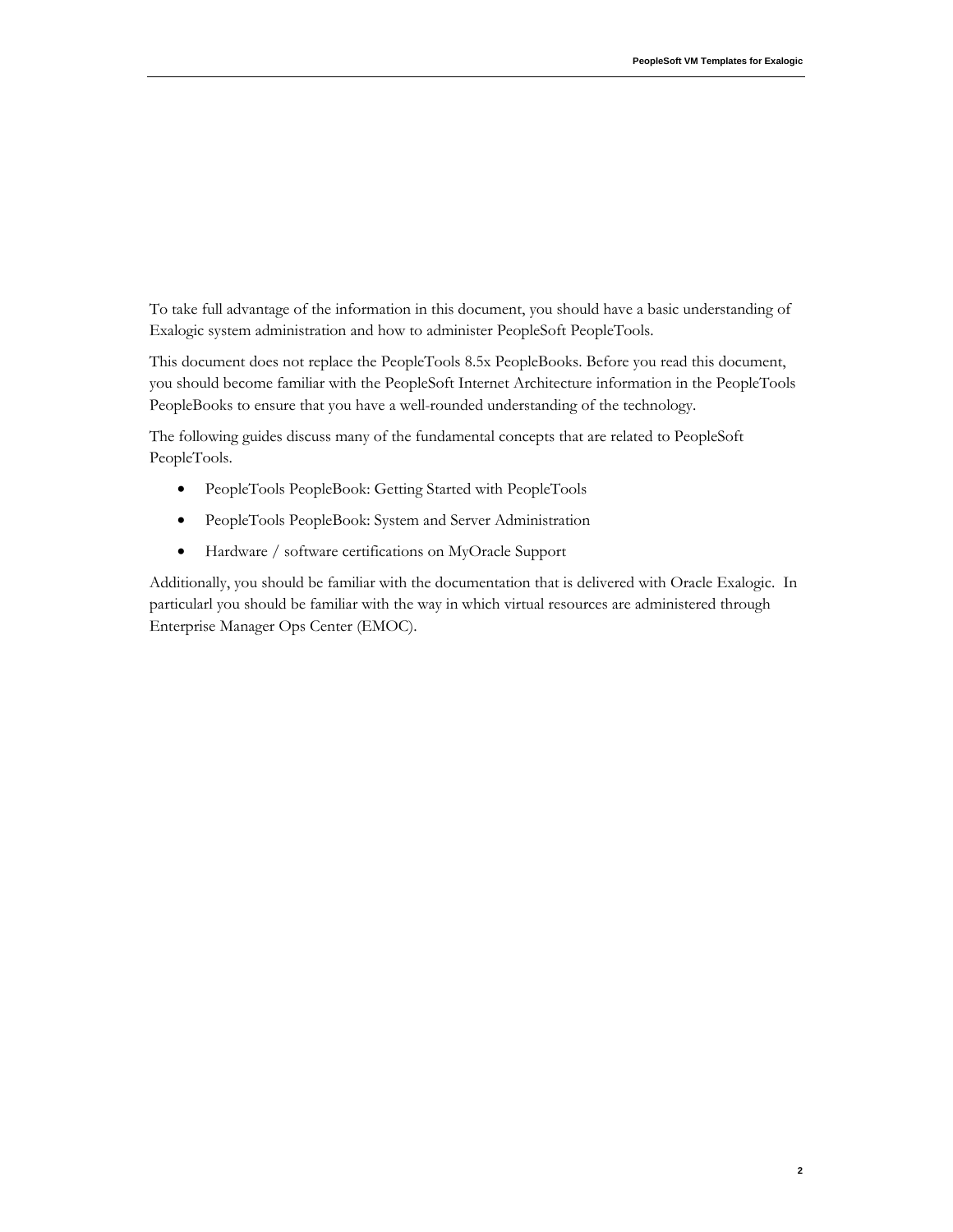# **Overview**

This red paper explains how you can accelerate the deployment of your PeopleSoft system on Exalogic. Underpinning this solution is the PeopleTools VM template that has been created specifically for Exalogic.

Never before has it been possible to deliver a pre-packaged PeopleSoft environment runtime that has been tailored specifically for a hardware platform.. Until the arrival of Exalogic, system planners were faced with the challenge of installing, configuring and tuning a system by trial and error. By following the best practices defined in this document you can drive down the cost of managing your PeopleSoft Application by starting from a proven reference environment.

This document deals with the following topics:

**Design – planning your environment**: Overview of the PeopleSoft VM templates and a review of the features of Exalogic that will contribute to a more efficient PeopleSoft deployment. This section also discusses steps that should be taken before proceeding.

**Best practices for deployment of PeopleSoft on Exalogic:** A look at the considerations to be borne in mind when planning your deployment.

The Provisioning Lifecycle: How to use the VM templates to create vServers and how to manage the lifecycle of these vServers including maintenance and upgrade.

**Additional Oracle products:** Overview of additional products from Oracle that can help reduce maintenance and increase the value of your PeopleSoft deployment on Exalogic.

**Example / Reference Topologies**: To provide tangibility around the principles described in the previous sections, a number of example deployment scenarios are presented.

You can turn back now if you feel that any these subjects are not applicable. You also may skip to sections of this document that resonate most with your situation.

# Who Should Read This Paper?

Anyone planning a PeopleSoft deployment on Oracle Exalogic will take value from the material in this paper. This paper is tailored for a technical audience with background in PeopleSoft system administration. Experience with past implementations of PeopleSoft systems is expected.

# Before You Begin

If you're reading this document it is assumed that you're using or planning on using Oracle Exalogic to deploy a PeopleSoft system. At this point you should be familiar with the way in which virtual resources are managed through Enterprise Manager Ops Center (EMOC). Readers of this document are expected to be building environments using virtual machine (VM) templates for PeopleSoft. The material in this document will be of reduced value if you're not using the VM templates on Exalogic.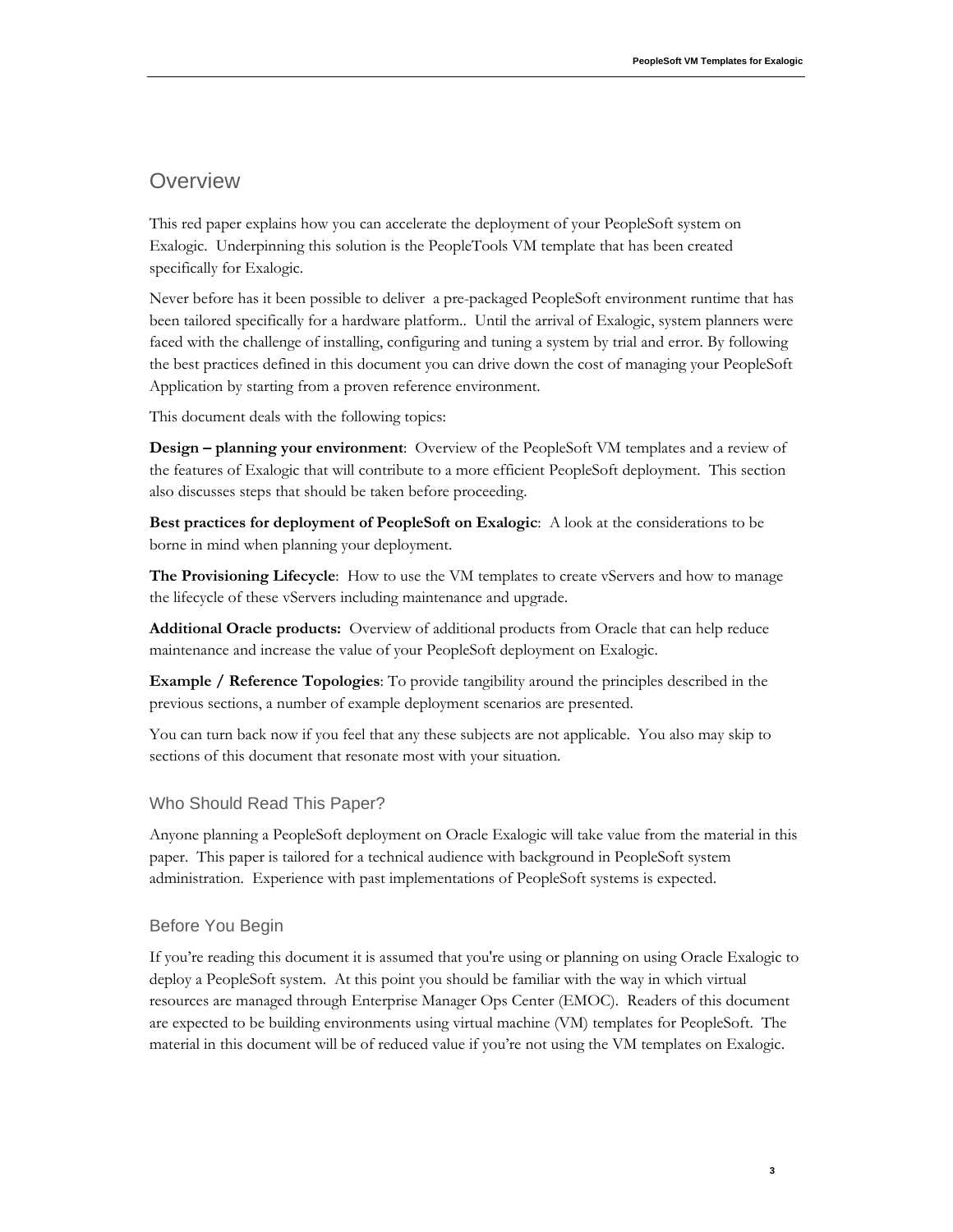**4** 

This document does not discuss the following topics:

- **Application database provisioning**: PeopleSoft installations that are planned and managed using the guidance below will require a pre-existing PeopleSoft Application database to be present. You may use any number of supported deployments for PeopleSoft database including Oracle Exadata and conventional bare metal deployments on non-Exalogic/Exadata hardware.
- **PeopleSoft web architecture**: Production grade PeopleSoft deployments always include additional logical tiers through which clients will reach the system. This includes proxy servers, load balancers, identity management servers etc. These are referred to as being part of the web architecture.

# Common Terms

The following table provides definitions for some of the common terms that are used in this guide.

| <b>TERM</b> | <b>DEFINITION</b>                                                                                                   |
|-------------|---------------------------------------------------------------------------------------------------------------------|
| CPU         | Central Processing Unit aka processor                                                                               |
| EM, EMCC    | Enterprise Managed Cloud Control, or EM12c                                                                          |
| <b>EMOC</b> | Enterprise Manager Ops Center is the web base console for managing your Exalogic machine.                           |
| <b>IPC</b>  | Inter-Process Communication - POSIX operating system facility for shared memory, queues and<br>semaphores.          |
| Mid-Tier    | Non-database components of the PeopleSoft architecture. Primarily Application Server, Process<br>Scheduler and PIA, |
| <b>OATS</b> | <b>Oracle Application Testing Suite.</b>                                                                            |
| <b>OTD</b>  | Oracle Traffic Director - software based load balancer developed especially for Exalogic                            |
| <b>OVM</b>  | Oracle Virtual Machine - Enterprise grade virtualization solution for managing VMs                                  |
| <b>PIA</b>  | PeopleSoft Pure Internet Architecture - web server tier of a PeopleSoft Application.                                |
| VM          | <b>Virtual Machine</b>                                                                                              |
| vServer     | Virtual server. Notionally equivalent to a Virtual Machine in Oracle VM.                                            |
| <b>YUM</b>  | Yellow Dog Update Manager                                                                                           |

#### **TABLE 1. COMMON TERMS**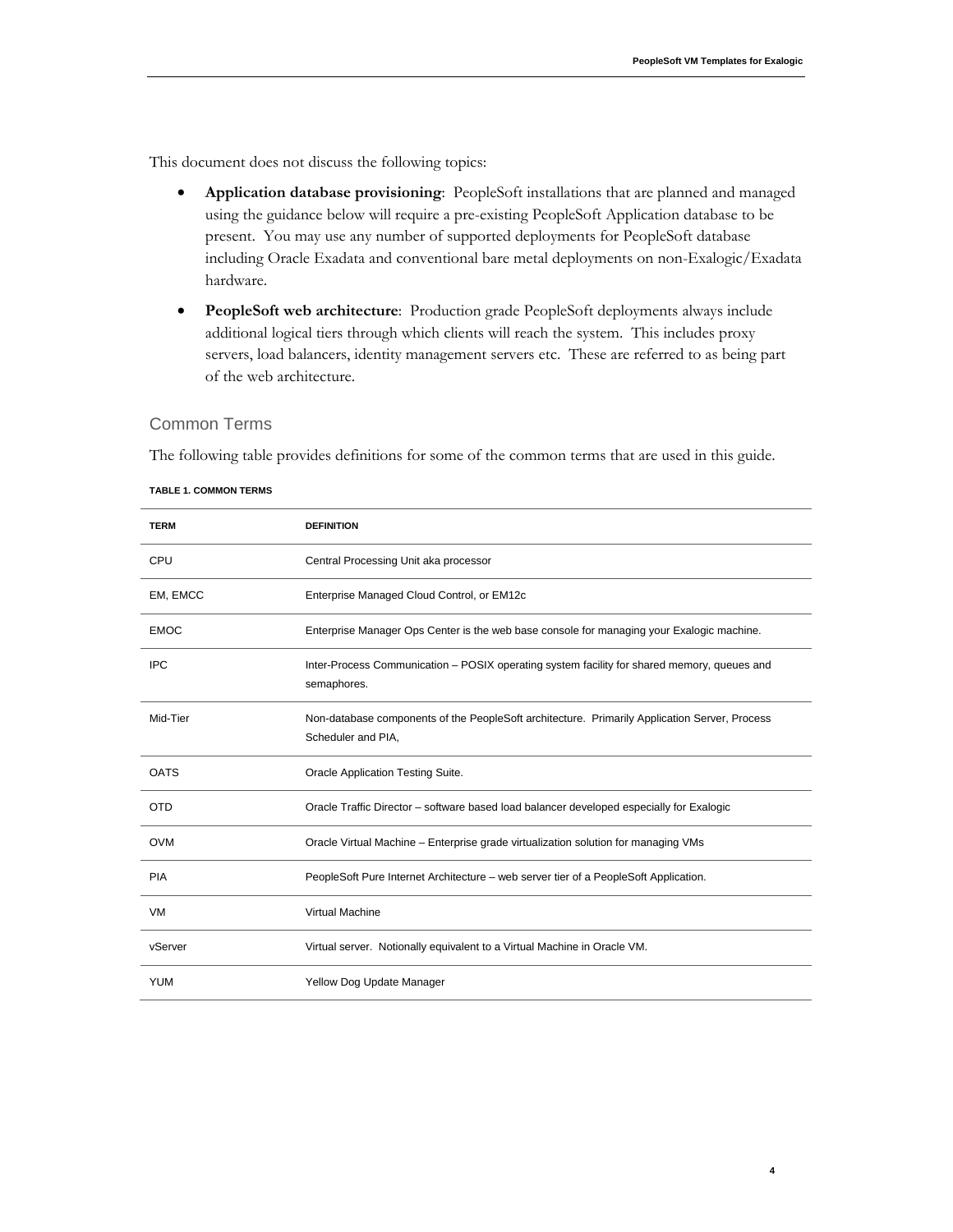# Getting Started

This section helps you plan your PeopleSoft deployment on Exalogic.

# Understanding PeopleSoft VM Templates

The VM templates represent the best possible starting point for a PeopleSoft environment on Exalogic. A template is a fully packaged virtual machine instance containing the operating system, installed software and configuration required to construct a PeopleSoft runtime environment. This means that the following are included in the PeopleSoft VM template:

- Operating System and required additional software packages
- Required system configuration to run PeopleTools
	- o PeopleSoft Administrator OS accounts
	- o Inter-Process Communication (IPC) configuration
	- o Kernel parameter configuration
- Third parties upon which PeopleTools depends:
	- o Oracle Tuxedo plus current patch
	- o Oracle Weblogic
	- o Oracle DBMS client installation
- PeopleTools plus current patch

# **Accelerated Provisioning**

Using the VM templates allows you to skip past the initial steps of provisioning a PeopleSoft environment such as:

- Install operating system
- Configure the host create user accounts, set kernel parameters, IPC, file handle limits etc.
- Install additional optional software and PeopleTools dependencies<sup>1</sup>
- Install  $3^{rd}$  party products such as Tuxedo and Weblogic at the desired patch levels.
- Create and configure PeopleSoft domains

<sup>&</sup>lt;sup>1</sup> This includes software packages such as the  $C++$  runtime and other OS patches that might be required by PeopleSoft.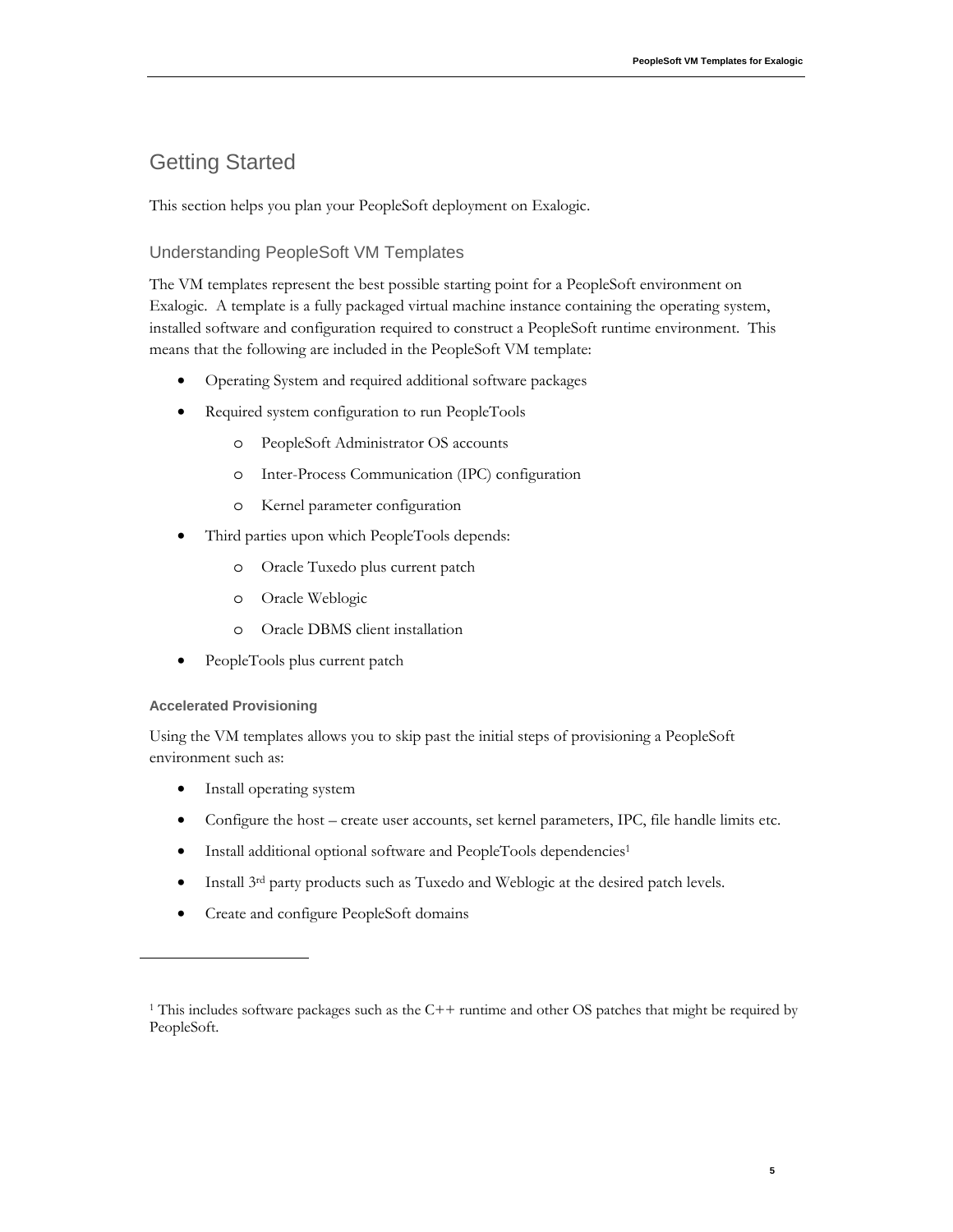Accelerated deployment is the primary motivator for using VM templates. In addition to shortening the time to deploy, VM templates also serve as a reference implementation that has been created specifically by Oracle. This embodies the best practices for installing a traditionally complex enterprise software product. This section is intended to briefly introduce the VM templates and why they are central to the concepts presented in this paper. Additional benefits of using Oracle VM templates are documented in the Oracle VM section on the Oracle Technical Network [9].

#### **Template Customization**

From a virtual machine template, any number of virtual machine instances can be created. Each virtual machine instance can contain one or more PeopleTools logical tiers. A virtual machine could therefore run one or more Application Server, Process Scheduler or PIA instances. The VM template contains a generic configuration and is delivered production ready. However, the VM template is intended to be customized to suit the needs of your organization. The way in which the VM template is customized is described later in this document. The term vServer and VM are used interchangeably to describe a virtual host that has been created from a VM template.

#### **Pre-Sized Templates**

In addition to containing a full PeopleSoft runtime environment the VM template comes with a recommended virtual resource profile. This means that the template has runtime resource requirements for disk, memory and virtual CPU. Therefore, a fixed amount of virtual resources should be assigned to vServers that you create from the VM template. These resources are required by the runtime components that comprise a PeopleSoft mid-tier environment, specifically the Application Server, Process Scheduler and PIA domains. These resource requirements were calculated from benchmarks recorded on Exalogic hardware with user load simulation [5].

You will use the VM template and its sizing recommendations as a starting point for your deployment. As you tune the VM templates and make customizations for your deployment you may notice different resource requirements for your PeopleSoft Application. This is an important aspect of scaling your environment: identifying what resources must be added or removed from the system as the user population changes.

VM templates for PeopleSoft and other Oracle products can be downloaded from MyOracle Support (MOS). Once downloaded, the template can be imported into your Exalogic environment and vServers can be created from that template. The creation of vServers involves little more than assigning a virtual network configuration and starting the vServer instance. This is documented in greater detail in both the Exalogic Administrator's Guide and the Deployment Guide[6] that accompanies the VM template download. Readers familiar with administering virtual machines in virtualization products such as Oracle VM or VMware will find the deployment and initialization process to be intuitive.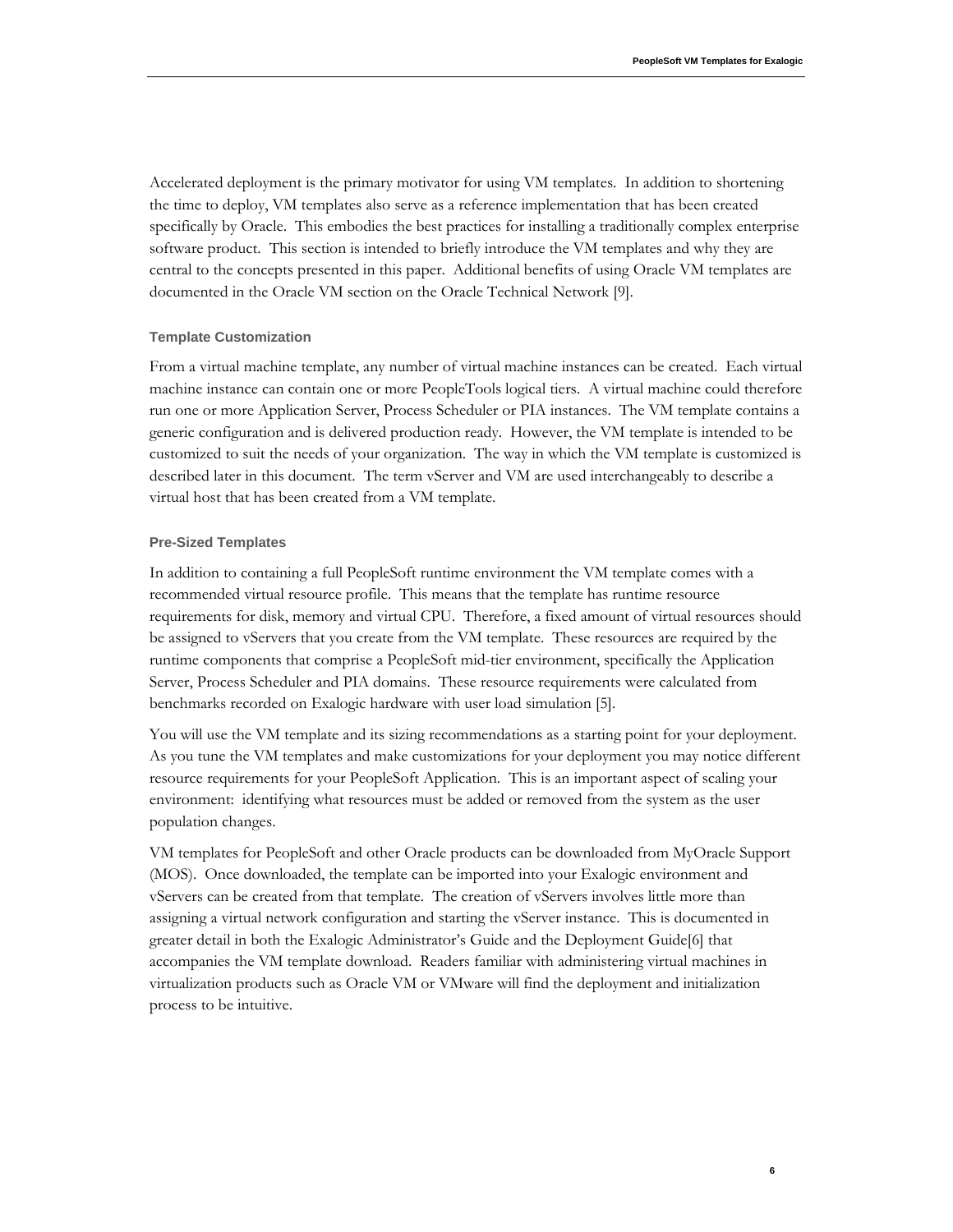# Understanding Exalogic Features and PeopleSoft

One of the goals of this document is to reconcile the features of Exalogic with the functionality offered by PeopleSoft. The Exalogic Data Sheet [7] and System Overview white paper [8] provide background information about the terminology in this section. The diagram below is a depiction of the vertical Exalogic solution stack for PeopleSoft. The optimization and tight integration of these products contributes to better performance and lower management costs of PeopleSoft on Exalogic.



# **Storage - ZFS**

Exalogic storage is the primary storage used for all compute nodes in a rack. The storage is connected to the compute node via Infiniband. Traditional concerns associated with access latency and reliability of network file systems are not seen with Exalogic. Exalogic is designed specifically for sharing file systems between hosts. This means that sharing file system based content is a lucrative way of reducing space usage and maintenance costs associated with duplication.

Administrators traditionally create a PS\_HOME and PS\_APP\_HOME for every host that is running PeopleSoft domains. This redundancy is unnecessary with Exalogic because this approach does not contribute to performance, security or reliability. It is recommended that a single network-shared PS\_APP\_HOME be created and shared between vServers. With this approach, in addition to space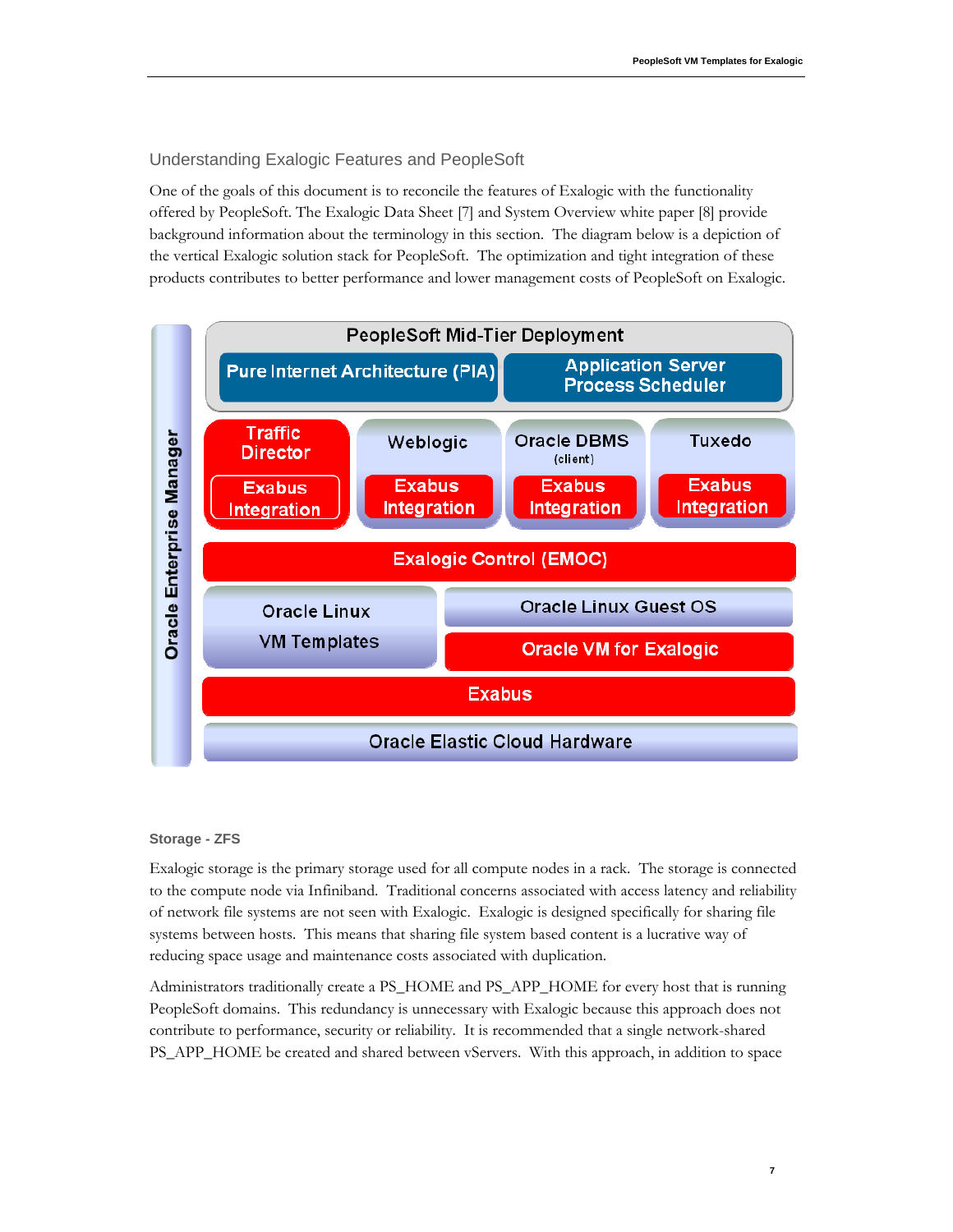saved on storage, the vServers themselves have a lower ownership cost because each one does not contain separate PeopleSoft installations to be managed.

More information about PS\_HOME and PS\_APP\_HOME is available in the Mid-Tier Deployment Best Practices white paper [2].

#### **Network - Infiniband**

Communication between compute nodes within Exalogic<sup>2</sup> takes place exclusively over Infiniband. The low latency, high bandwidth characteristics of Infiniband mean that communication between vServers does not incur network latency overhead traditionally associated with physically partitioned applications. The tendency to co-locate logical tiers of a PeopleSoft Application on conventional hardware is not necessary in Exalogic deployments. For example, on non-Exalogic systems administrators will frequently place PIA and Application Server domains on the same host. This results in shorter response times by reducing the volume of network traffic. With Exalogic, network performance does not constrain your PeopleSoft deployment architecture. This allows greater flexibility in the way your system architecture is designed. You can focus on availability and security without concern for performance degradation when planning the size and number of vServers and logical tiers they contain.

# Added Value Oracle Products

This section provides some information about additional Oracle products that can be used to increase performance and manageability of your PeopleSoft Application on Exalogic. These products have all been optimized for Exalogic.

# **EMCC with Exalogic and PeopleSoft**

Enterprise Manager Cloud Control (EM 12c) allows you to manage your full application infrastructure from a single web based console. This means that it is not necessary to use different vendor utilities to manage different parts of the environment. Using the plug-ins delivered with Enterprise Manager, you can manage Oracle Database and Oracle Weblogic as part of a PeopleSoft deployment. It is also recommended to use the PeopleSoft plug-in which allows management of PeopleSoft components from the same console. Without the PeopleSoft plug-in, many of the familiar PeopleTools management tasks would be performed on each individual host running a PeopleSoft logical tier. This includes health management tasks such as examining log files or checking hard resource usage such as

<sup>2</sup> This applies to connections between compute nodes within a rack, between racks and to Exadata machines. vServers created on compute nodes also communicate over Infiniband and thus achieve the same performance benefits as *bare metal* installations. Bare metal refers to environments where the installation of the operating system and software applications is directly onto the hardware.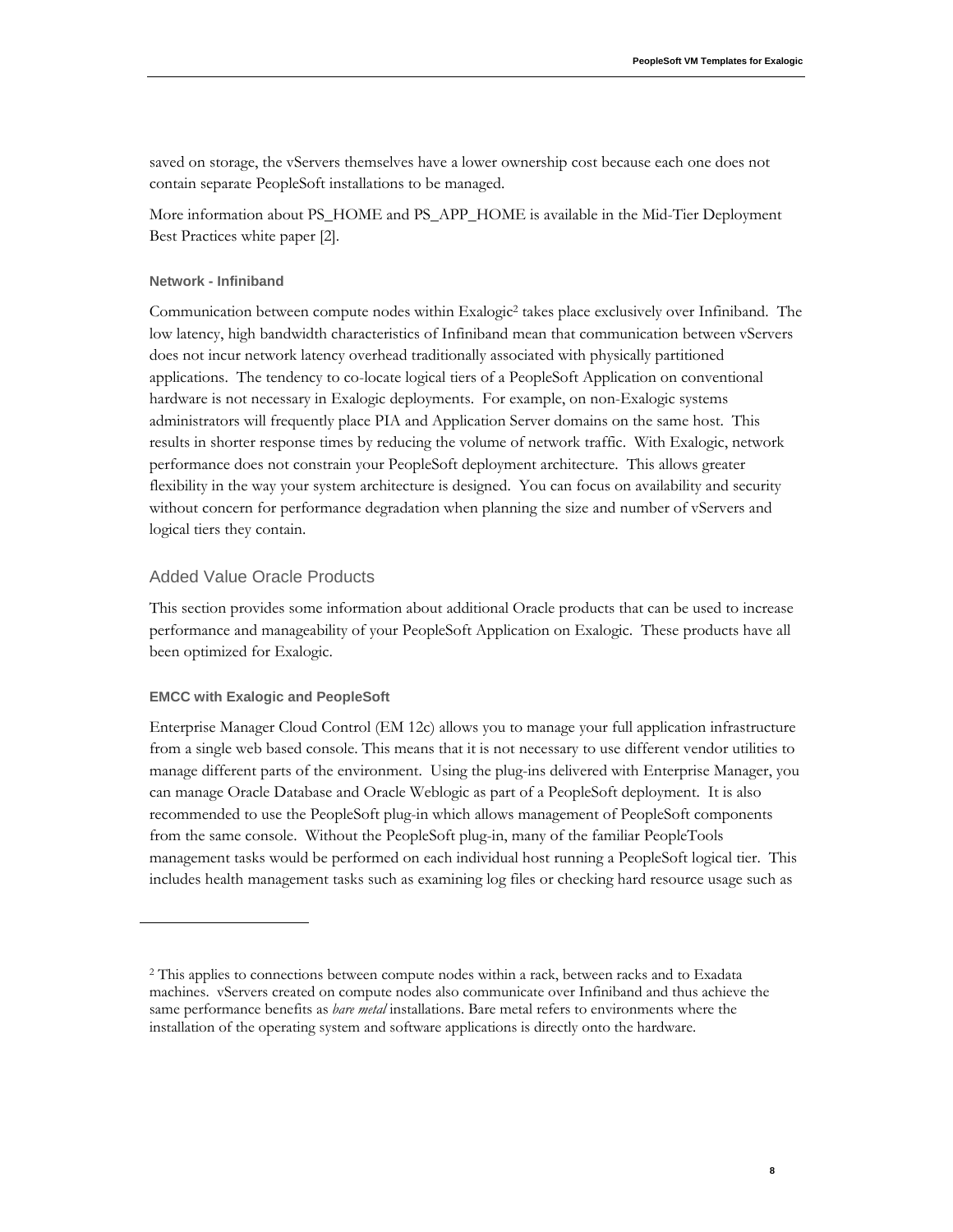memory and CPU. PeopleSoft domain administration functionality achieved through PSAdmin can be replaced by remote administration tasks that can be achieved from a web-based console. Exalogic has the capacity to run large numbers of vServers in a single compute node and rack, EMCC is the recommended management utility for the entire engineered system.

#### **Oracle Traffic Director**

Oracle Traffic Director (OTD) is included as part of your Exalogic license. This means that you have unlimited use of OTD as your Application Delivery Controller (ADC) of choice. OTD runs inside the Exalogic machine and has been optimized to run within the Exabus I/O subsystem. The inclusion of OTD means that it is unnecessary to connect an external load balancer over a conventional 10GbE link. Instead, OTD sits inside the Exalogic fabric and routes traffic directly to the load balanced servers over Infiniband. OTD is engineered for Exalogic and therefore does not require complex manual setup steps. This mitigates concerns frequently heard about performance and complexity associated with software load balancing. Using OTD simplified your deployment through tighter coupling with Exalogic and by eliminating unnecessary third party products and licenses from your solution stack. There is more detailed information about OTD in the Exalogic System Overview white paper [8].

#### **Oracle Application Testing Suite**

Identifying the quantity of resources your system requires is an important step when provisioning a production system. The production PeopleSoft environment must comfortably support the maximum number of concurrent users. The most reliable way to do this is to simulate load on the system and observe PeopleSoft Application response time and system resource availability during this time. Simulation of real users involves the use of load generation tools that can emulate business transactions representative of the way the system will be used. Oracle Application Testing Suite (OATS) has been used as the basis for creating load testing benchmarks for the PeopleSoft Exalogic VM templates discussed in this document. Specifically, the Oracle Load Testing (OLT) product of OATS has been used for this purpose.

Oracle Load Testing allows you to record a series of test scenarios. While accessing the PeopleSoft Application, OLT observes the on-page actions you take manually as http requests made to the web server. You can record the types of activities and workflows that your PeopleSoft Application users would follow as test scenarios. These recorded test scenarios are used by OLT when conducting load simulation tests. The test scenarios can be customized using seed data through the OpenScript platform and the data bank which is used as a repository of test data. OATS does not require any server side instrumentation. The test controller and load generator can be run independently on a single client machine for smaller tests. Test cases with higher workload can be orchestrated from a single controller with one or more generators which simulate the actions of browser clients.

OATS is licensed separately from Exalogic and Enterprise Manager. It is necessary to procure a license independent of your Exalogic assets.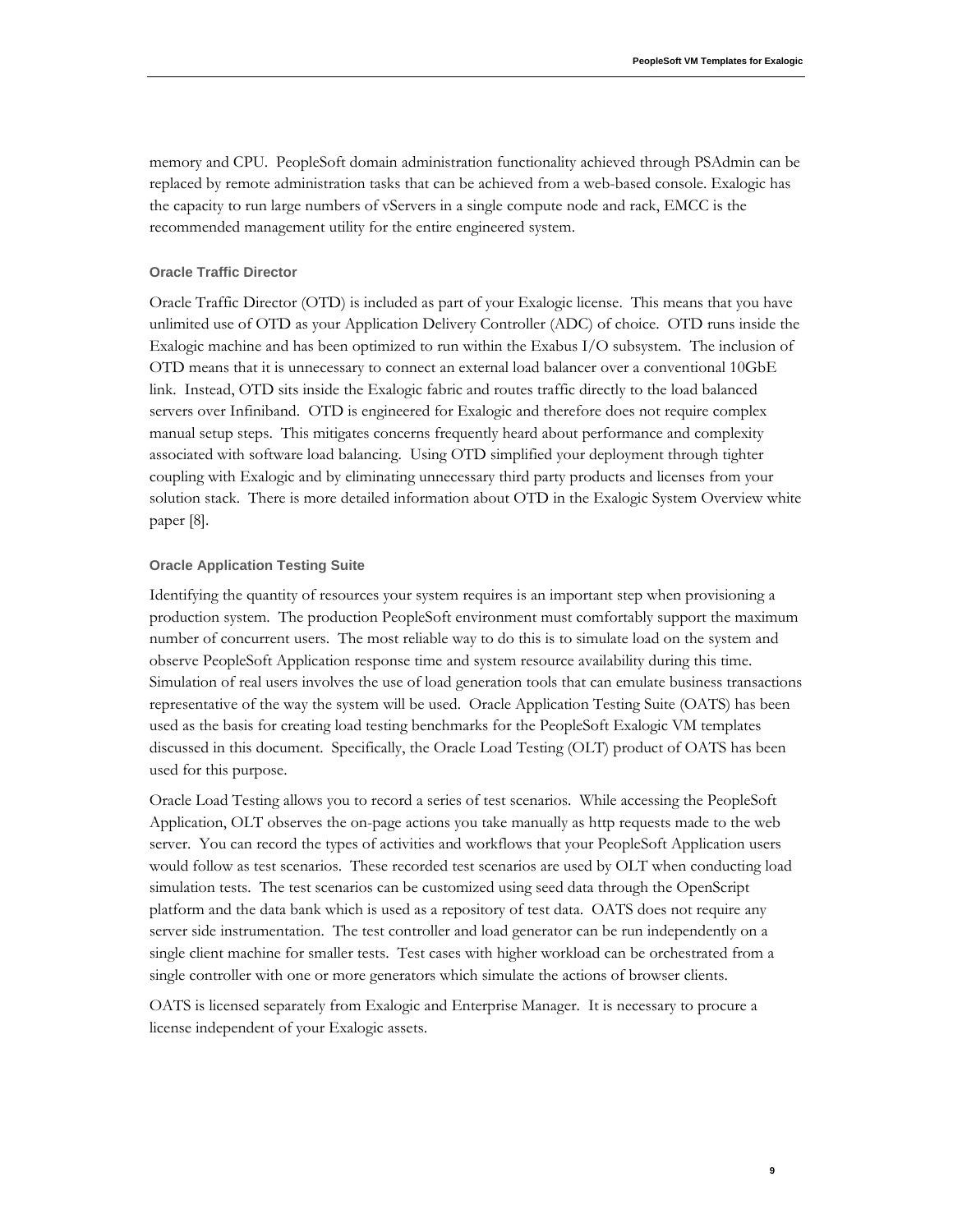# Design – Planning Your Deployment

Understanding how to take advantage of the VM templates is an important step in the planning and design process. This requires you to understand the proposed value of the VM template in terms of reducing your management costs. Frequently this requires you to reconcile the pre-packaged format of the template with your organizational standards. You will notice significant differences in terms of file system locations for installed software, OS users and groups, Application Server domain configuration etc. Keep in mind that many of these items can be easily modified in the template once you begin working with it. In other cases it would be desirable to change your organizational processes to follow the standards embodied by the template. This will initially be a trial and error process. You should expect to go through multiple iterations before settling on a reliable and repeatable process that you are comfortable with.

While planning your PeopleSoft deployment on Exalogic you will take into account many of the same considerations applicable to conventional environments. You will still need to plan for disaster recovery, failover, application security, patching etc. You will find that some of these activities are less complex with Exalogic. This is because the VM templates were engineered specifically for Exalogic. With VM templates for Exalogic you have the unique opportunity to implement standards that are advocated by Oracle. Following well-established standards reduces application ownership costs by implementing proven and well-documented patterns.

You will take advantage of the unique characteristics of the hardware and the additional Oracle products described earlier in this document. This will help you to create a PeopleSoft deployment that incorporates technology pre-tested by Oracle with the unique requirements of your installation.

An important part of the planning phase is identifying what additional configuration and customization needs to be done to the VM templates. Some examples of design considerations include:

- Security:
	- o The level of access permitted to and from the vServer. The authentication model used for OS users
	- o Firewall configuration
- Networking:
	- o How many network adapters must be assigned to the vServers
	- o Separate networks for admin and application traffic
- Capacity planning:
	- o Understanding the user population
	- o Predicting the high and low usage times
- System capacity and availability needs
- Change control process definition and configuration management
- Failover systems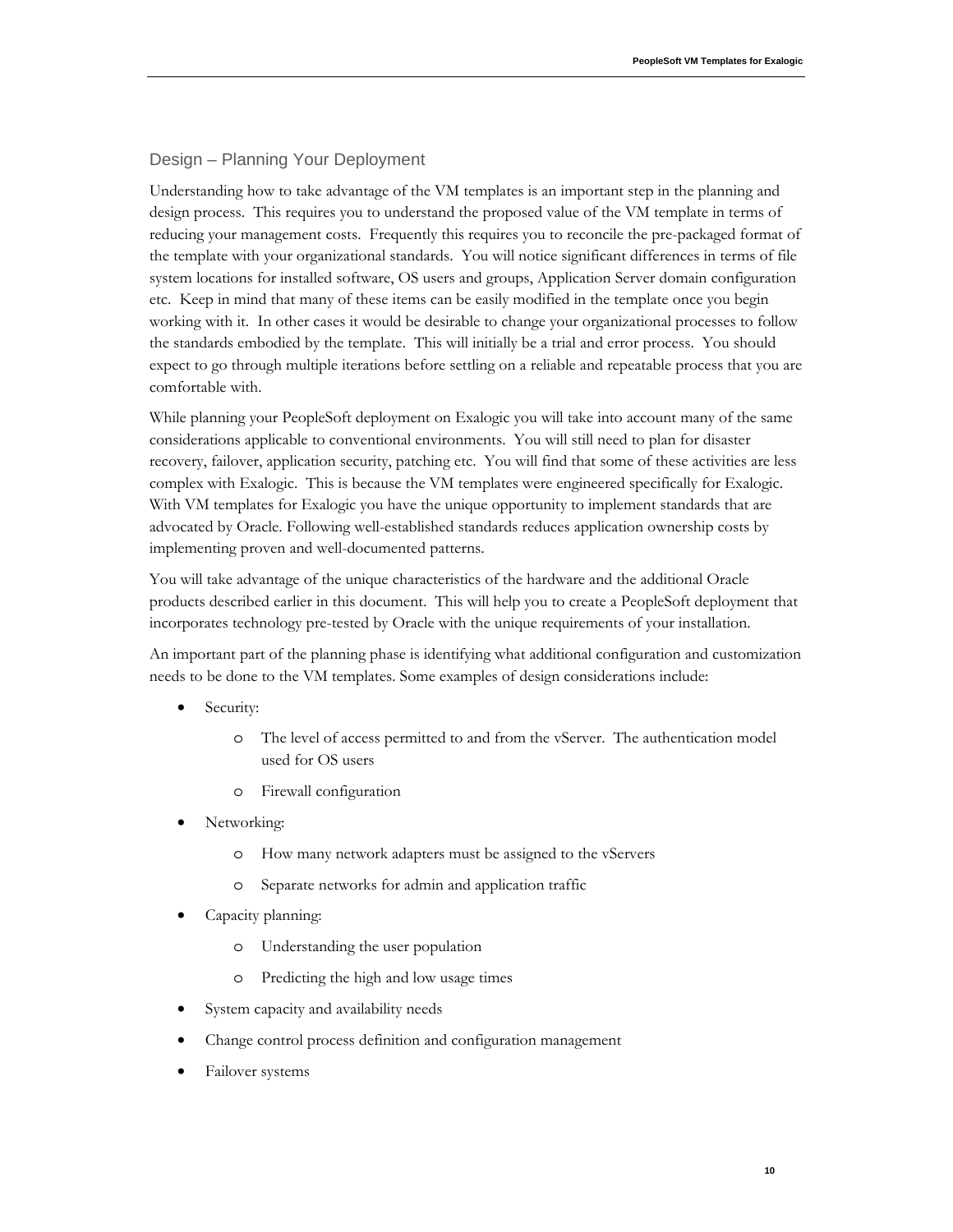- Disaster recovery
- Auditing, logging and detecting faults
- Web Architecture: components residing on front of PIA
	- o Application Delivery Controller / Load balancer
	- o Proxy servers
	- o Network switches
- Interaction with non-Exalogic environments
	- o MS Windows Process Schedulers
	- o External databases
	- o External content providers PeopleSoft Integration Framework

The above design should proceed in parallel with the deployment of a demo system as described in the next section. Creating a demo system from the VM templates will be a useful learning experience for planning your system. This will be instrumental in identifying the characteristics of the VM templates that will help you implement an optimal system. See the sample deployments later in this document. These sample deployment may provide guidance during the design phase.

# The Provisioning Lifecycle

This section provides insight into managing a PeopleSoft environment on Exalogic. This starts with how to begin creating vServers from VM templates and continues to explain how to apply maintenance and manage customizations.

This provisioning lifecycle is described here in multiple stages. These are addressed below.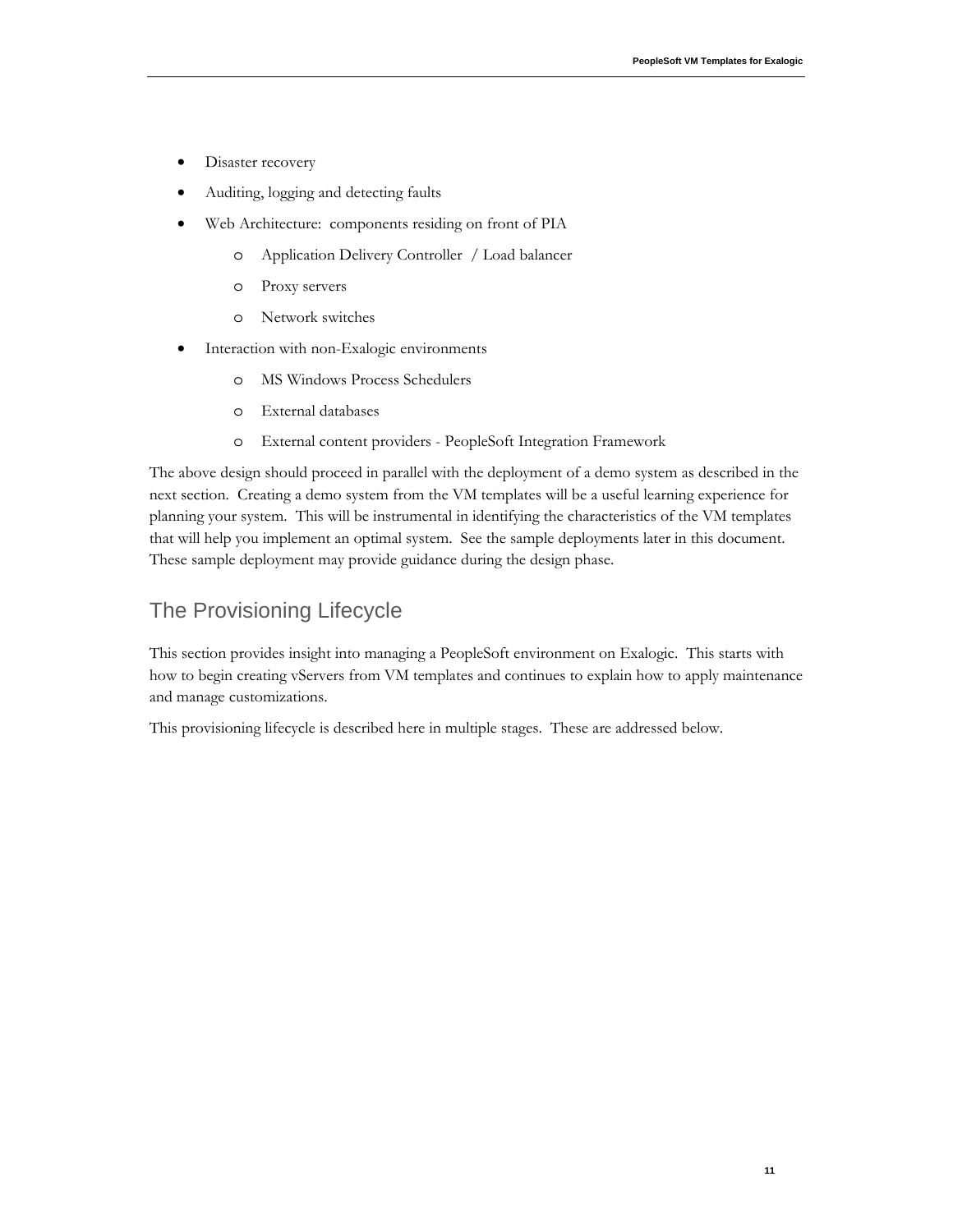

# Stage 1: Demo System

The first time you plan to deploy the VM templates in your Exalogic machine it will be desirable to start with a small, simple environment. This experimental environment will be accessed by very few users and should have limited availability within the corporate network. In addition, the vServers on which it runs should have restricted access to the rest of the network. This environment will require a database that has been created specifically for the demo environment. This document does not address database creation in Exalogic.

The main purpose of the demo environment is to understand how to deploy vServers from VM templates. The detailed steps that must be followed to deploy this type of environment are described in the documentation that accompanies the template that you have downloaded.

# **Creating vServers from VM Templates**

Once you have downloaded the VM template for PeopleSoft you will start to create vServers from Enterprise Manager Ops Center (EMOC). The approach by which vServers are created is the same for all VM templates. The steps by which vServers are created are described in chapter 9 of the Oracle Exalogic Elastic Cloud Administrator's Guide [6]. The documentation that accompanies the VM template will specify the virtual resource requirements of the vServer. There is a degree of flexibility in the virtual resources that can be assigned to the vServer. Typically, more workload to be handled by a vServer implies the need for more virtual resources. For a demo system the virtual resource requirements are typically quite modest because fewer users are accessing the demo system. For initial demonstration and evaluation purposes the recommended virtual resources will be more than adequate.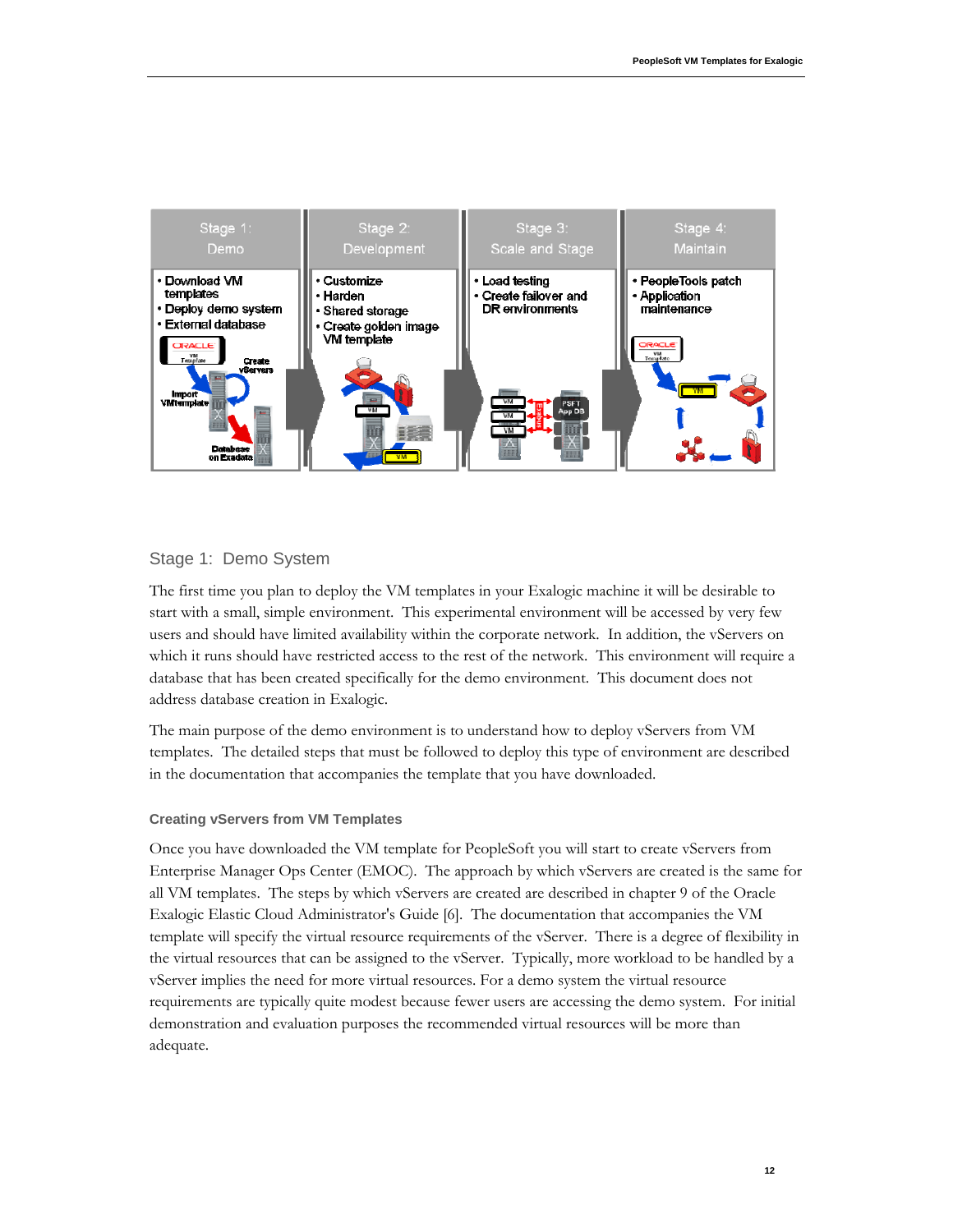The VM templates come pre-loaded with all the basic software required to run Process Scheduler, Application Server and PIA domains. In addition, the VM template contains an initialization script that is intended to create these domains on your behalf. You may decline to use the template reconfiguration script functionality and choose to manually configure your vServer. If you choose to use the template reconfiguration script you simply respond to a series of prompts displayed to you at the command shell. These prompts will allow you to submit preferences such as:

- Which logical tiers you would like to run in your vServer: Application Server, Process Scheduler or PIA.
- Database host address and connectivity information for accessing the database.
- The location of the mid-tier PeopleSoft Application.

Using the template reconfiguration script helps you get a vServer up and running quickly in a PeopleSoft environment. Any number of vServers can be created in this way. The later section on Template Customization provides more details about how you can make changes to the delivered template to modify the way this template reconfiguration script works.

Having deployed the demo system the following will be apparent:

- The automatic initialization scripts of the VM template create a basic configuration that will not match exactly the requirements of your runtime environment.
- All third party products and current patches are installed, with the exception of a COBOL compiler and runtime.
- Only PeopleTools is deployed, no PeopleSoft Application SQRs, COBOL files etc are present for the Application.
- Shutting down the vServer will result in the domain processes being stopped. Rebooting the vServer will result in the PeopleSoft domain processes being restarted and immediately available to participate in the runtime.

# Stage 2: Development System

This section addresses the steps that you will follow to develop your own template from the one you obtained from Oracle. This is not to be confused with development activities that are pursued through PeopleTools Application Designer or customizations to COBOL or SQR programs.

As noted earlier, it is anticipated that you will need to make changes to the delivered VM templates in order to make it useable in your Exalogic infrastructure. Examples of such changes include:

- Enablement / disablement of services. For example: iptables firewall
- Reconfiguration / addition / removal of PeopleTools domains
- Addition of file system customizations such as SQR or COBOL
- Additional file system mount points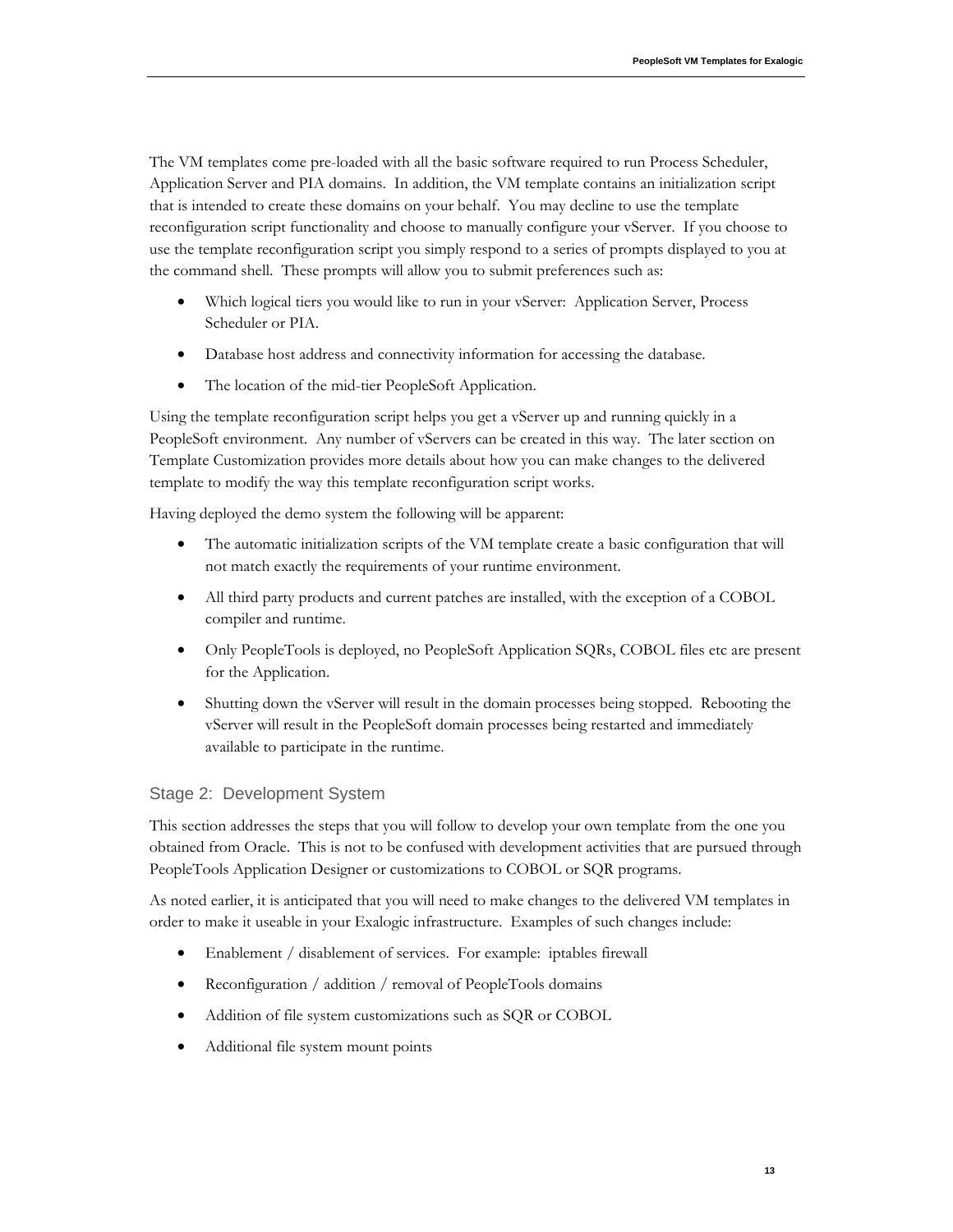Security or user profile changes

Rather than making the above changes in each vServer you create, it is more efficient to make them in a single vServer, create a template from that vServer and deploy new vServers based on your *golden image* template.

#### **Making Changes to the Template**

The VM template has been delivered as a generic system intended to be extended and customized by you. You are encouraged to retain as many of the delivered configuration and file deployment locations as possible. This may require internal process changes and therefore may not be desirable. Although such process change may appear disruptive, aligning your deployment with the delivered system will reduce the costs of upgrade and make interactions with Oracle support more productive. Striking this balance is something that you will need to figure out.

Exalogic provides a mechanism by which a vServer can be saved as a template. This capability is crucial to making practical use of the VM templates in your organization. The approach that should be taken is as follows:

#### **1. Identify vServer Types**

Each organization has its own preferences for how and where PeopleSoft domains are run. These may be based upon well defined standards or may be defined by other factors such as security which requires logical and physical isolation of tiers of a PeopleSoft system. This impacts topological decisions concerning which hosts on the network run which types of PeopleSoft domains. Some administrators prefer to create few domains with high user capacity. Others administrators prefer to create many smaller domains, sometimes with multiple domains running on the same machine. These flavors of domain also introduce variations depending upon the type of services that are run on the domains. This is seen most commonly with the creation of Application Server domains specifically intended for Integration Broker services. The assessment of your functional needs will result in the identification of one or more *vServer types*. These vServer types will be distinguished by their distinct *characteristics*.

Restricting the number of distinct vServer types should be one of the goals of this exercise. This is because each distinct vServer type will require you to implement specific changes that represent that vServer type. The vServer type will then be saved as a golden image template from which any number of vServers may be created.

#### **2. Customize**

You have identified the characteristics of each vServer type in the previous step. For each of these vServer types you will create a new vServer instance. You will implement these distinct characteristics in each of the vServers you have created. For example, such a characteristic may be the opening of specific ports on the firewall or the addition or removal of administrator accounts.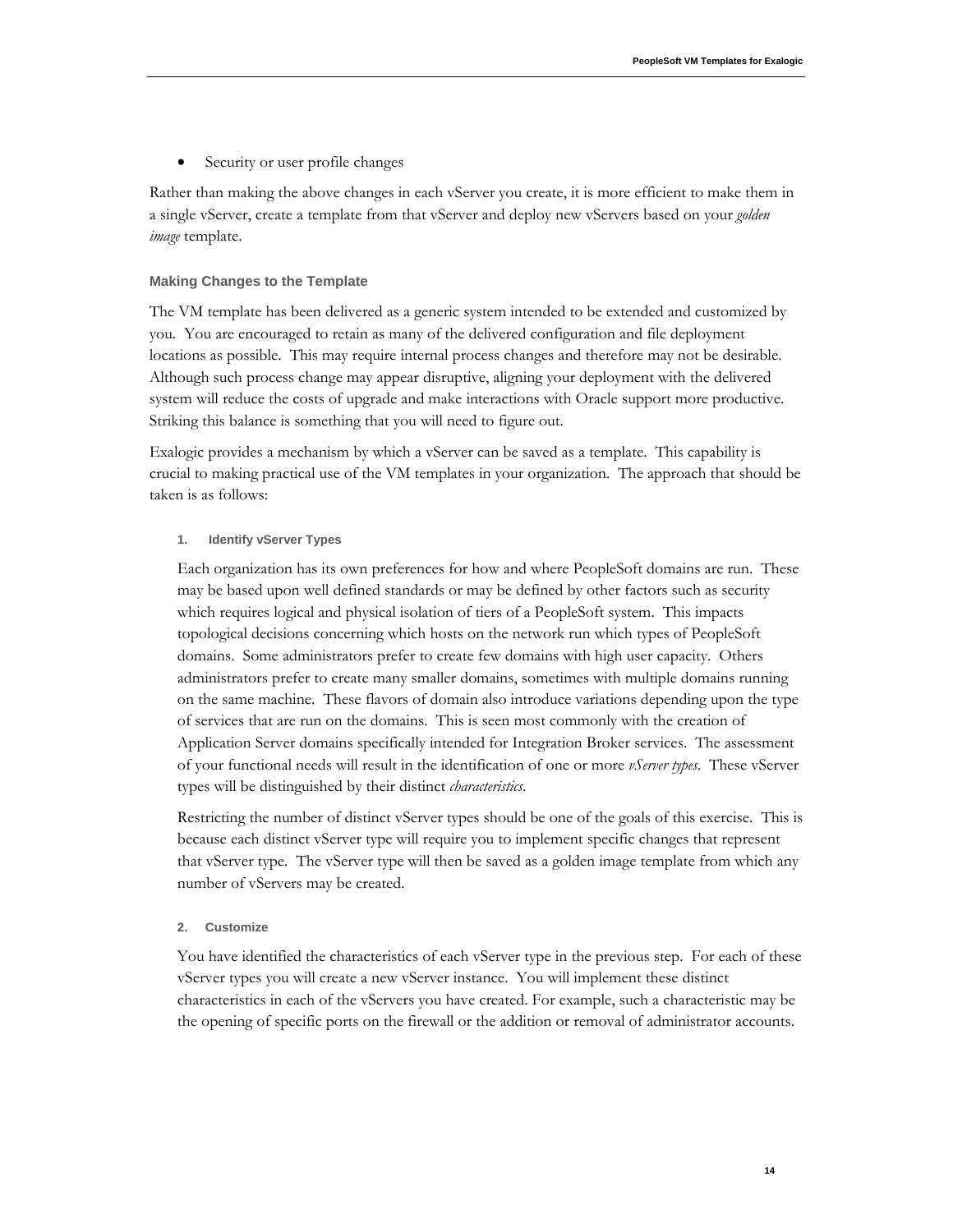When you have finished configuring the vServers you are ready to save each vServer as a VM template. Saving the vServers as golden image VM templates allows many instances of the same type of vServer to be created as needed. To create this golden image template you will save a customized vServer as a template. This can be thought of as a more efficient form of cloning. This golden image template approach accommodates assignments such as hostnames and network configuration at deployment time. The process by which a vServer is customized and saved as a template is described in the later section on template customization.

#### **3. Create**

You will now create as many vServers as required by your initial deployment. These vServers will be created from the VM templates that you created in the previous step. Create as many instances as required. Create back-up and failover instances. The steps associated with deploying your PeopleSoft environments for test, staging and production systems are described later.

The steps involved in managing vServers, VM templates and their associated lifecycle are described in the Oracle Exalogic Elastic Cloud Administrator's Guide [6].

#### **Apply Change Packages**

Prior to deploying a test, staging or production system, maintenance will typically be applied to the PeopleSoft Application. Applying maintenance specifically refers to taking fixes in the form of updates. This is PeopleSoft terminology for patching a PeopleSoft Application. For the different PeopleSoft Applications these may take the form of bundles, fixpacks or maintenance packs. The application of maintenance typically places more recent versions of 'managed objects' in the PeopleSoft Application Database. Some fixes are also applied to the Application Home (PS\_APP\_HOME). As noted earlier, the recommended approach for installing a PeopleSoft Application Home is to place it on a shared location that can be accessed by all vServers that will run Application Server or Process Scheduler domains. The creation of this single shared location results in fewer places where change packages must be applied. In principle, the approach is the same as deploying a non-Exalogic system. See the Lifecycle Management Tools (LCM) PeopleBook[3] for more information.

# Stage 3: Deploy Test, Staging and Production

At this point you will have created a plan for your test, staging and production systems. You will also have created one or more golden image templates that contain the base PeopleTools template and any additional software and configuration required by your deployment. You are now ready to deploy a system comprised of multiple vServers. It is assumed that you have a database available to which your Application Server and Process Scheduler vServers can connect. The database will have been upgraded to have the correct PeopleSoft Application and PeopleTools meta-data definitions applied. This must be consistent with the version of PeopleTools that the mid-tier vServers are running.

You will implement your test, staging and production systems on your Exalogic hardware. The three environments will run in separate network segments within the same Exalogic fabric. Each system will contain the required number of vServers to support the user population. For example, your test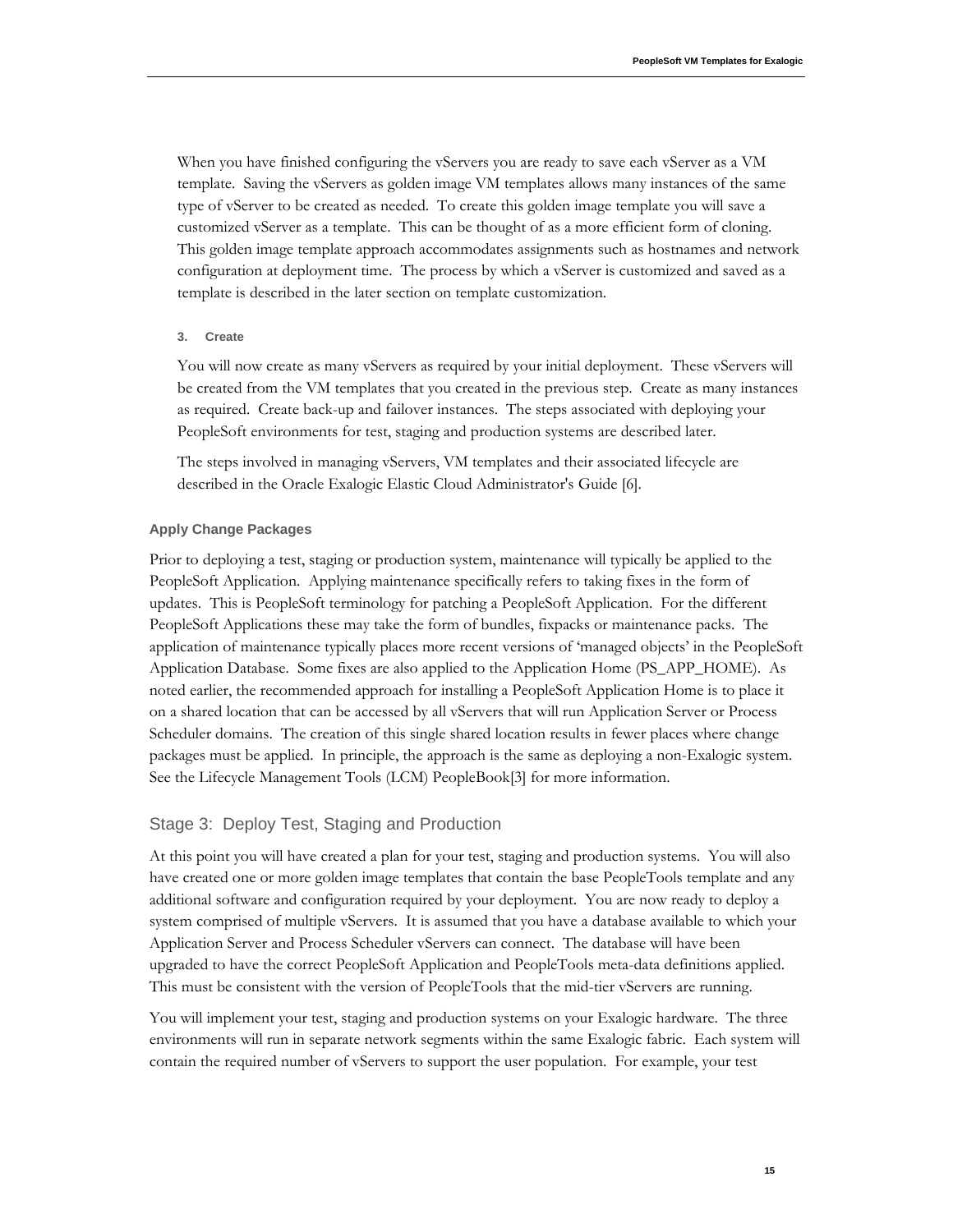system may only be used for functional and system testing. Unless load testing is occurring on your test environment you will require fewer resources than your staging and production systems. It may suffice to have a single Application Server, Process Scheduler and PIA server. Your staging system will act as a practice move to production. This should be a replica of your production site. The purpose of the staging system is to exercise the process that you have for moving to production. Final load testing on the staging system will allow you to identify the runtime resource requirements of your production system. This is a crucial final step before implementing a production system.

#### **Scaling**

Production systems must be designed to tolerate increase and decrease in system demand. Scaling a production system happens in two phases that are described below.

#### **1. Initial Deployment System**

To create a starting infrastructure it is necessary to gauge the amount of resources required to run your PeopleSoft Application. This is something that will be a function of the size of the user population and the way in which they use the PeopleSoft Application. There are no hard and fast rules for the amount of resources required for a specific number of users. Production systems vary considerably due to database performance, the type of transactions being performed and additional demand on the system due to scheduled jobs, integrations etc. As a starting point in estimating the required resources, it is suggested that you consult the benchmark results [5] announced at Oracle Open World 2012 to help calculate the virtual resources to assign to each vServer. This will act as a starting point for performing load testing on your system. You are recommended to perform load testing using a load simulation tool such as Oracle Application Testing Suite (OATS). See the earlier section in this document that introduces OATS.

#### **2. Post Deployment Scaling**

Post deployment scaling is a reaction to a planned or unplanned increase in demand on a production system. You may prepare for this in a number of ways. If the increase in system demand is anticipated, it is possible to schedule starting up additional vServers in your Exalogic environment. This scheduling can be achieved through the use of operating system utilities such as cron in combination with the EMOC command-line interface for managing the lifecycle of vServers within an Exalogic compute node. If the increase is demand requires additional mid-tier components, you may create these components as needed based upon a well designed golden image template. This underlines the importance of creating a golden image template that creates vServers that can be started and immediately join a running system.

#### **High Availability (HA) - Failover and Disaster Recovery (DR) Systems**

Failover systems are an important part of system planning. The profile of the availability model you will choose is driven by your organization's tolerance for failure. For example, for business critical systems zero downtime is required. This will often require a DR system geographically separated from the primary system in a configuration which will support seamless failover in the event of a failure.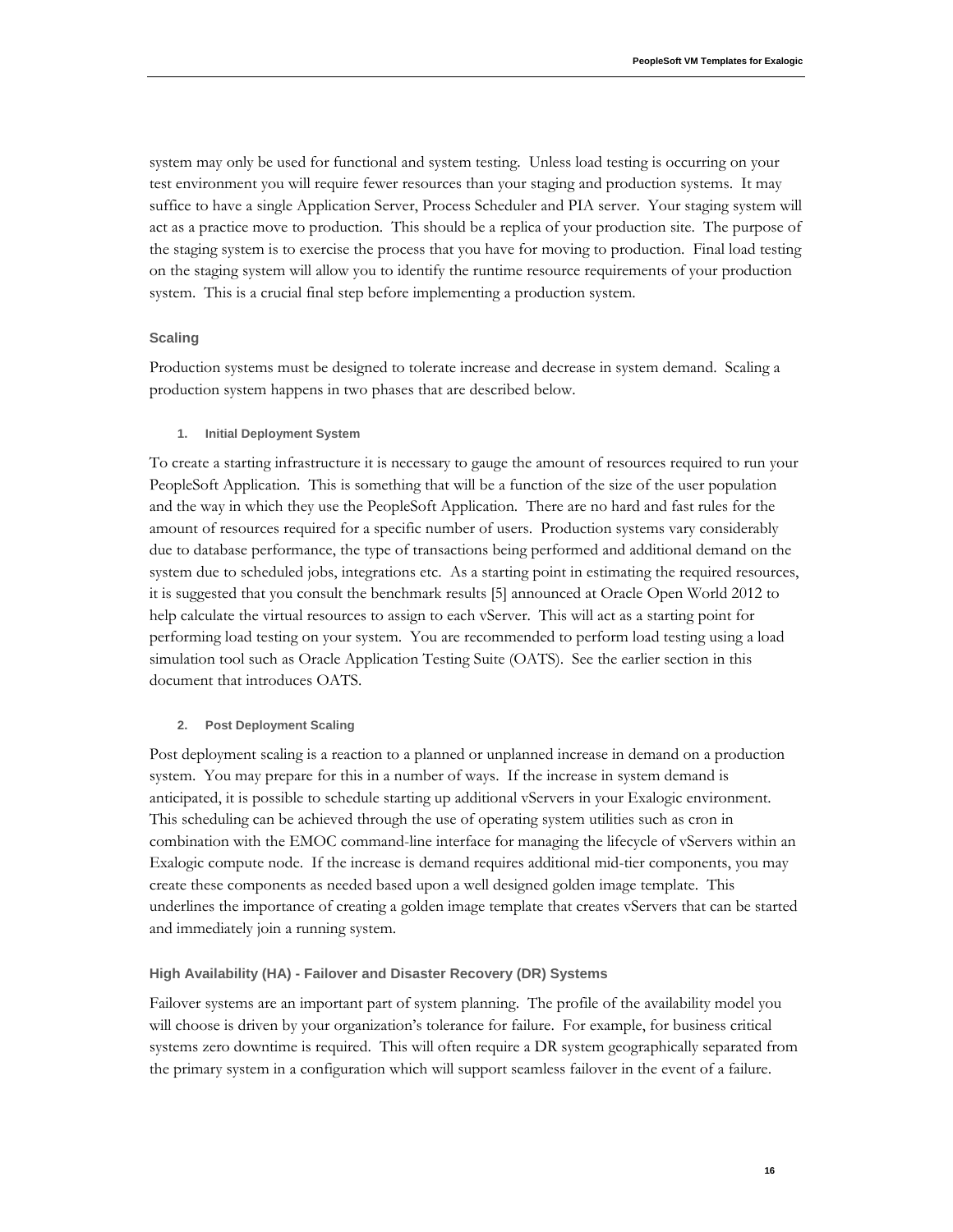#### **Active/Active PeopleSoft Systems**

In active/active failover the system should be able to tolerate the failure of any node in the system and recover from that failure without administrative intervention. Database, Application Servers, Process Schedulers all support this capability. Multiple instances of PIA are placed on front of the Application Server domains to ensure that the system is continually available upon failure of any single PIA instance. PIA can be configured to balance its connections across multiple Application Server domains. PIA also allows specific Application Server domains to be used for failover only. If a PIA server or HTTP Proxy server becomes unavailable the load balancer will route clients to the available instances in the deployment. In an active/active system it is necessary to *overprovision* the system as a mechanism for tolerating failure on single nodes within the system.

#### **Active/Passive PeopleSoft Systems**

Active / passive failover systems are represented as an exact replica of the primary. The failover system is usually inactive at the time of failover and brought online as soon as possible after failure has been detected. This may be a manual mechanism by way of alert generation or automated through third party tools or in-house scripting.

The failover system is comprised of a series of vServers that contain the same configuration and file systems as the primary. These mid-tier failover vServers can be placed in a suspended state and can be started immediately upon failure. In a suspended state these vServers do not consume any virtual resources such as CPU or RAM. They are represented simply as filesystem entities until started. Due to the low diskspace footprint of vServers created from VM templates, there is low resource cost overhead to retaining an active/passive HA system for PeopleSoft.

As with any disaster recovery system, geographic co-location is ill-advised. At minimum the HA and anti-affinity features of Exalogic should be used to ensure that all vServers within a production PeopleSoft system are not running on the same Exalogic compute node. There is more information on this subject in the Exalogic Elastic Cloud Administrator's Guide [6].

Finally, it is essential that a DR plan is in place and has been exercised. The DR system must also be patch current and represent the same configuration as the primary system. As this paper does not address HA solutions for Oracle Database, you are encouraged to review the High Availability and Clustering white paper [10] for more information.

#### Stage 4: Maintenance

This section discusses managing change in a PeopleSoft Exalogic deployment. This specifically concerns the use of VM templates. Because maintenance of a PeopleSoft Application is an ongoing activity, it is essential to streamline the process of taking maintenance.

The VM templates have been designed with the goal of reducing the time required to deploy newer versions of PeopleTools. Following the recommendations in this paper to make optimal use of these VM templates will help you reduce those costs.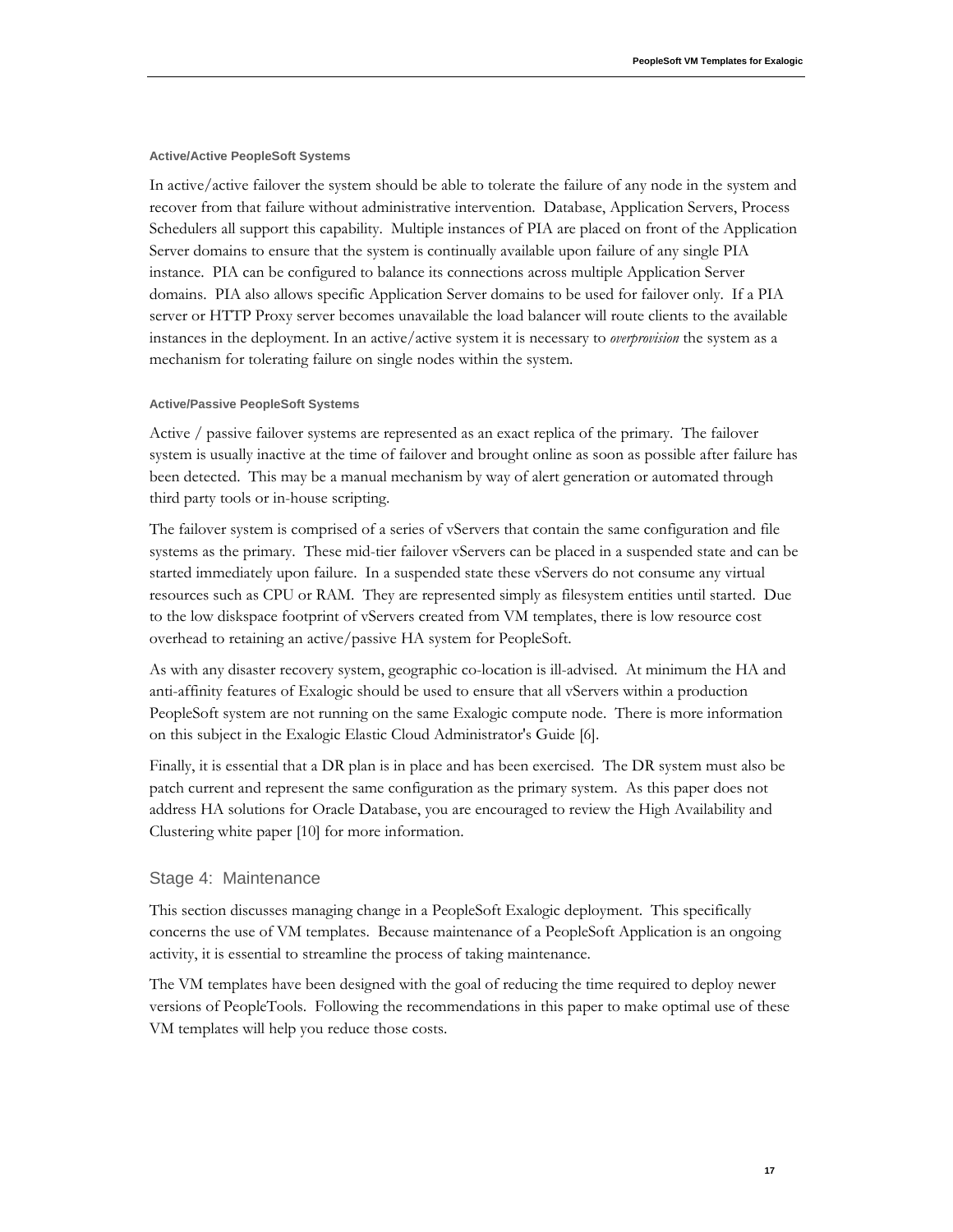#### **PeopleTools Patching**

As noted earlier, the most recent PeopleTools release is always available as a VM template for Exalogic. An updated VM template is made available to coincide with each PeopleTools patch release. This means that the VM template for the current PeopleTools release will always contain the most current PeopleTools patch and any software dependencies. This includes OS patches, third party products and configuration. This means that you can use the VM templates as a vehicle for PeopleTools maintenance.

There are two primary approaches to maintaining an environment deployed from VM templates.

- 1. **Taking newer versions of patched templates** and deploying them to an existing environment. The advantage of this approach is that you get all fixes including any third party updates. With this approach it is necessary to apply customizations, harden the vServer and re-save as a golden image template. If you have repeatable, efficient and automatable processes for customizing a template this will be an easier approach for you.
- 2. **Patching existing vServers** already in your deployment. This is the same approach as taken for bare metal environments. You would get the patch installation and any third parties such as CPUs, Tuxedo patches and so on and install them to all vServers in your enterprise. The advantage of this approach is that you can retain all of the customizations you have made in your existing vServers.

#### **Application Lifecycle Management (LCM)**

PeopleSoft Applications are maintained different from PeopleTools patches. The approach that is taken to maintain a PeopleSoft Application involves the use of utilities such as Change Assistant and the PeopleSoft Environment Management Framework (EMF). In contrast with a PeopleTools patch, updates of a PeopleSoft Application frequently center on the application database. However, changes are also made to the installed Application PS\_APP\_HOME. This means that the approach to maintaining a PeopleSoft Application is the same as a non-Exalogic deployment.

However, to make this approach easier you are recommended to use the decoupled PS\_APP\_HOME (Application Home) approach discussed earlier in this document. A decoupled Application Home means that the Application installation will not reside on the vServer on which Application Server and Process Scheduler domains run. Decoupling the PS\_APP\_HOME – placing it on storage outside the vServer -- allows vServers to be replaced without the PS\_APP\_HOME being lost. In addition, a shared PS\_APP\_HOME means that Application updates can be applied to a single, shared PS\_APP\_HOME. This is more efficient than each vServer having an exclusive PS\_APP\_HOME, each of which has updates applied independently.

# **Upgrade**

Upgrade is an opportunity to begin using the PeopleSoft VM templates and the decoupled PS\_APP\_HOME strategy that is advocated earlier in this document. Upgrading to a newer release of a PeopleSoft Application typically involves installing a new base version of PeopleTools. You are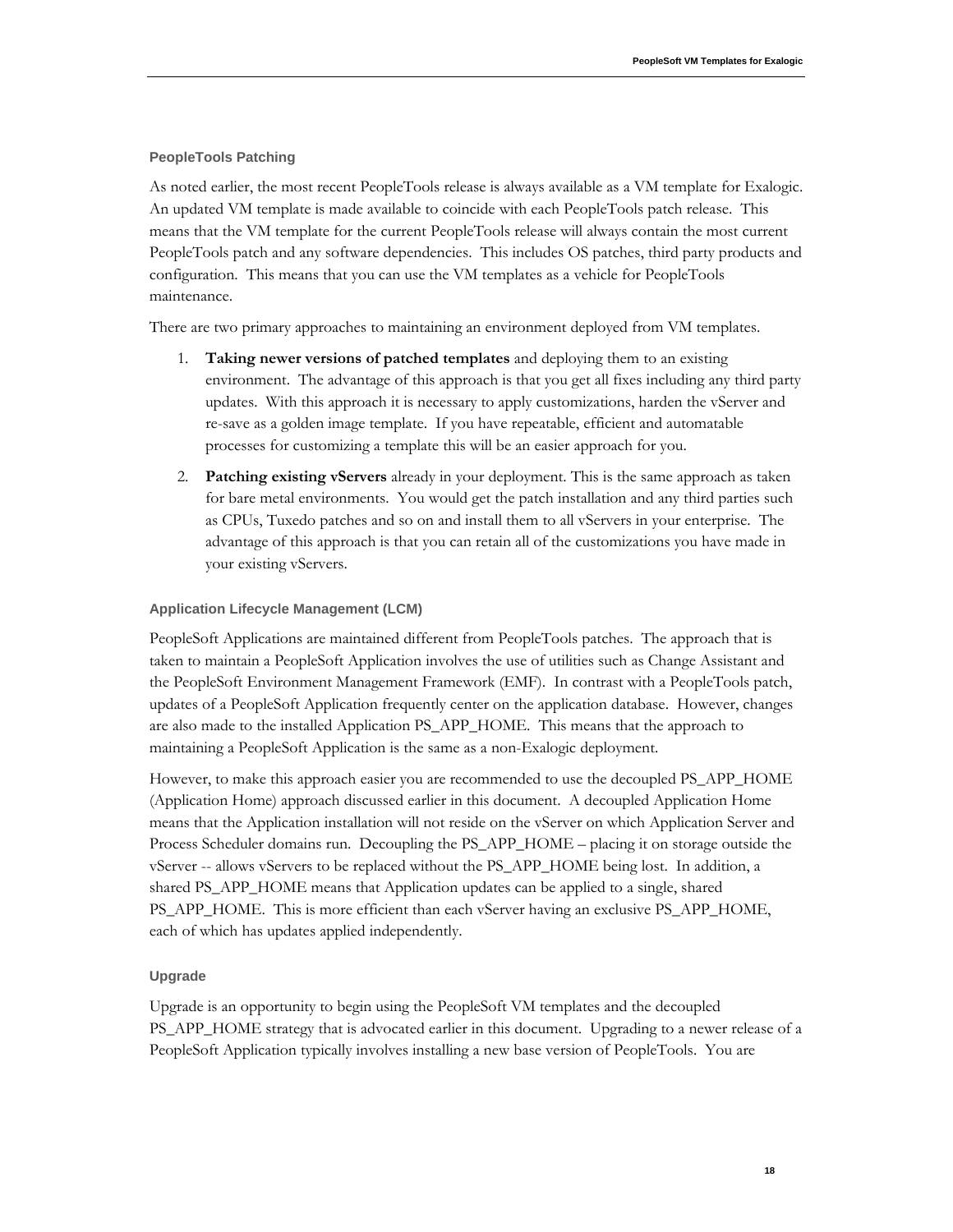therefore recommended to implement your upgrade considering the design principles described earlier in this guide.

# A Detailed Look at Template Customization

There are a number of ways in which the template can be customized. Changes can be made to the startup scripts in addition to changes that can be made to the installed software.

# Understanding the Template Reconfiguration Script

Also known as the first-boot script, this script is used the first time the vServer is started. This script is used to setup the vServer to run the desired parts of the PeopleTools infrastructure.

The functionality in the template reconfiguration script has been designed to be overridden and customized. This shell script is in fact comprised of a number of different shell scripts each of which is responsible for slightly different functionality during the vServer initialization process. These scripts are all contained within the directory opt/oracle/psft/vm

When the vServer is started the 'appbatch-start' operating system service is activated<sup>3</sup>: This service will start any Application Server and Process Scheduler domains that are in the PS\_CFG\_HOME of the psadm2 user. See the documentation that accompanies your template download for information about psadm2 and other OS users that are included in the VM template. When the vServer is shutdown, the appbatch-start service is stopped. This will result in the PeopleSoft domains being shutdown in an orderly fashion. This means that PeopleTools Application Server domains will complete any inprogress client requests that they are handling before shutting down. Equivalently, when the vServer is started it will instantly become available to handling incoming requests from PIA as well as Process Scheduler domains being able to take queued process requests.

# vServer Cleanup

The template reconfiguration script also plays an important role in vServer cleanup. vServer cleanup occurs when the vServer is to be reset to its original state. This is typically in the case that the vServer has been mis-configured and must be restored to its original state. In addition to playing a restorative role, this script is used when the vServer is to be saved as a template. The main effect of invoking the cleanup operation is to remove the Application Server, Process Scheduler and PIA domains. Log files and other configuration artifacts are also removed. Other aspects of the vServer remain intact. For instance, no PeopleSoft Application software is removed, no system services are modified. This means

<sup>&</sup>lt;sup>3</sup> This feature is configurable. Upon first boot of the vServer you may decline this functionality when prompted.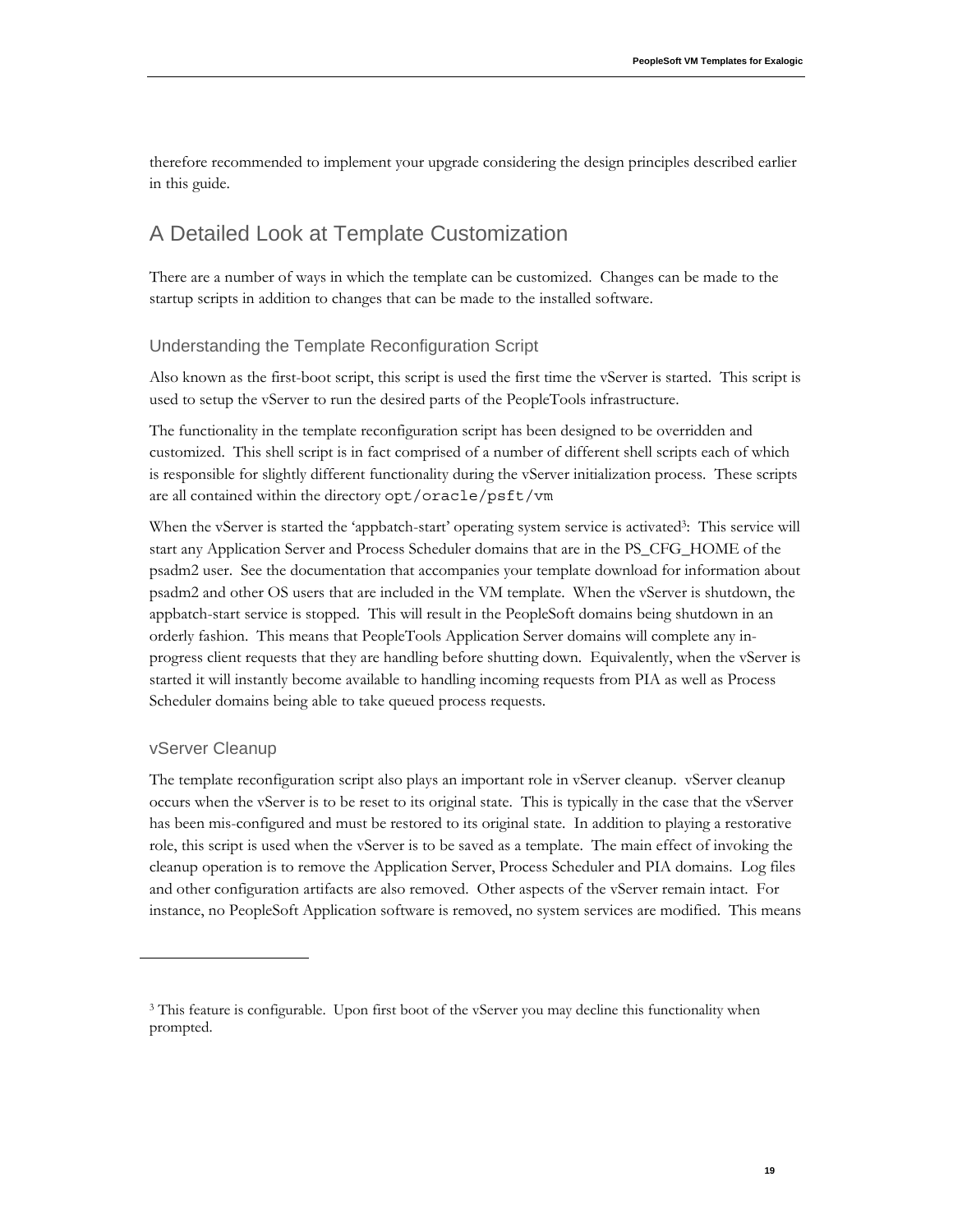that you can install additional software packages, change users, groups, file system ownership etc. These changes will remain intact after the cleanup operation is run. This is the way you will make changes specific to your organizational standards while using the pre-packaged VM template. While logged in as the root user the cleanup script is invoked as follows:

/usr/sbin/oraclevm-template --cleanup

# Changing the Template Reconfiguration Script

Located in the same directory as the template the reconfiguration script is the 'extension' script. The script /opt/oracle/psft/vm/oraclevm-template-ext.sh is used for extending or overriding the content in the rest of the scripts. This is the entry point for you to append operations at the beginning and end of the first boot process. Among many other possibilities, this *extension script* allows you to override details used in PeopleTools domain creation or even create additional domains with completely different configuration settings. By limiting your changes to the extension script you will be better able to reuse the script when you subsequently deploy a newer version of the VM template. The extension script can therefore be considered a rudimentary form of plug-in. This is documented in the VM Template Development and Customization Guide white paper [4].

# Typical Modifications to Template Scripts

This section describes some typical activities that would be added.

**Note:** These can all be achieved using the extension script described above.

#### **Mount Network File Systems**

- A shared PeopleSoft Application mid-tier installation (PS\_APP\_HOME) is recommended to be used. This will reside outside the vServer on a network file system. This means that the mount command is used to ensure that it is available.
- The report repository being used by PIA is required to be in a file system location shared by all the PIA servers in a deployment. This shared location also needs to be mounted.
- Additional third party programs may be required by your PeopleSoft Application or organizational system management standards. The installation programs for these software components will typically be located in a repository on the network in a location sometimes known as a 'jukebox'. This location may need to be mounted in order to install these additional software components.
- An automounter will frequently be run as a daemon process in the vServer.

The first two mount instructions above may be permanent, remaining in the mount table because they will be required to remain valid after a restart. However, the third one which is used for installing software might only be required for the duration of the installation process. This illustrates the variations you can achieve with the extension script and the use of general Linux scripting knowledge.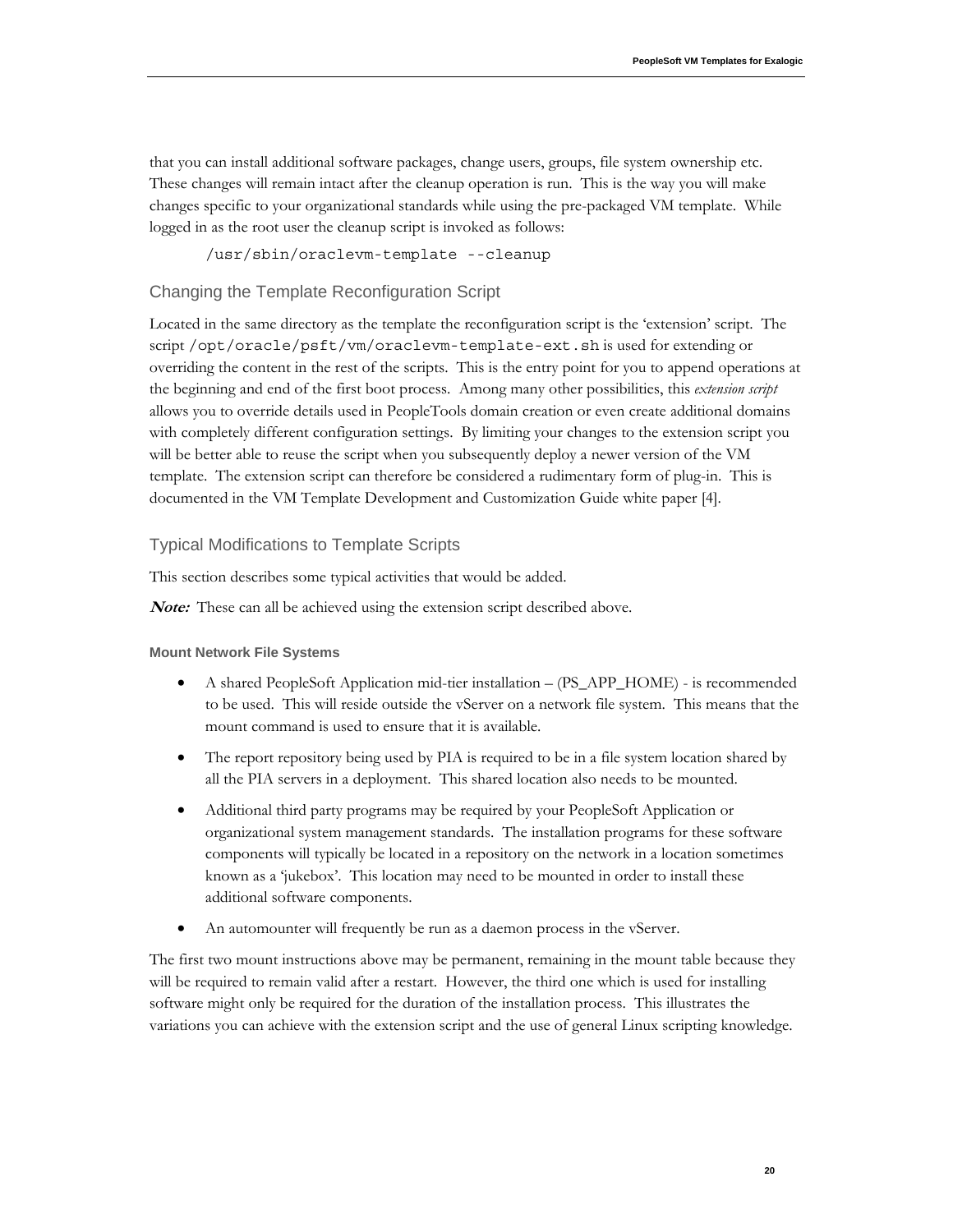#### **User Account Management**

The VM Templates come pre-packaged with a number of user accounts. These accounts are local to the VM template. These accounts are used for different administrative activities that will need to be performed on the vServer. Some changes that the administrator may wish to make include:

- The default passwords on the pre-delivered accounts will need to be changed from their default values.
- In some cases these accounts will be removed and replaced with directory authenticated accounts that use NIS or Kerberos or other network based authentication services.
- The file system content that is owned by these accounts may need to be changed to being owned by a different user. In addition to ownership, the group level visibility of the directories may need to be changed.

There is more information about these accounts and the file system artifacts that they own in the installation guide that accompanies the template that you downloaded.

#### **Installation of Additional Software Packages**

- A COBOL compiler and runtime may be required<sup>4</sup> by your PeopleSoft Application. This is required in order to compiler the COBOL programs delivered with your PeopleSoft Application. The COBOL compiler is a separately licensed product. The COBOL runtime does not require licenses on each of the runtime vServers. Only the host compiler must have a valid license. This means it will be sufficient to install the COBOL compiler on a designated machine for compilation and install the COBOL runtime on each machine that will run PeopleTools Application Server or Process Scheduler domains. Additional details concerning COBOL licensing are available on MyOracle Support.
- Immediately after the template is deployed the PeopleSoft administrator must check that no required-at-install changes must be made to PeopleTools or any of the third-party products. This information is published on MyOracle Support. This is especially important for Critical Patch Updates (CPUs) which may be required to address reported security vulnerabilities. Using the most recently published PeopleTools VM template means that it is unlikely that additional patches or fixes will be required.
- System maintenance requires installed software packages to be periodically updated. Yum or other package managers will need to be deployed such that the vServer can be updated as necessary. This is something that will need to be configured by the administrator.

<sup>4</sup> Some PeopleSoft applications such as Human Capital Management and Financials make extensive use of COBOL programs.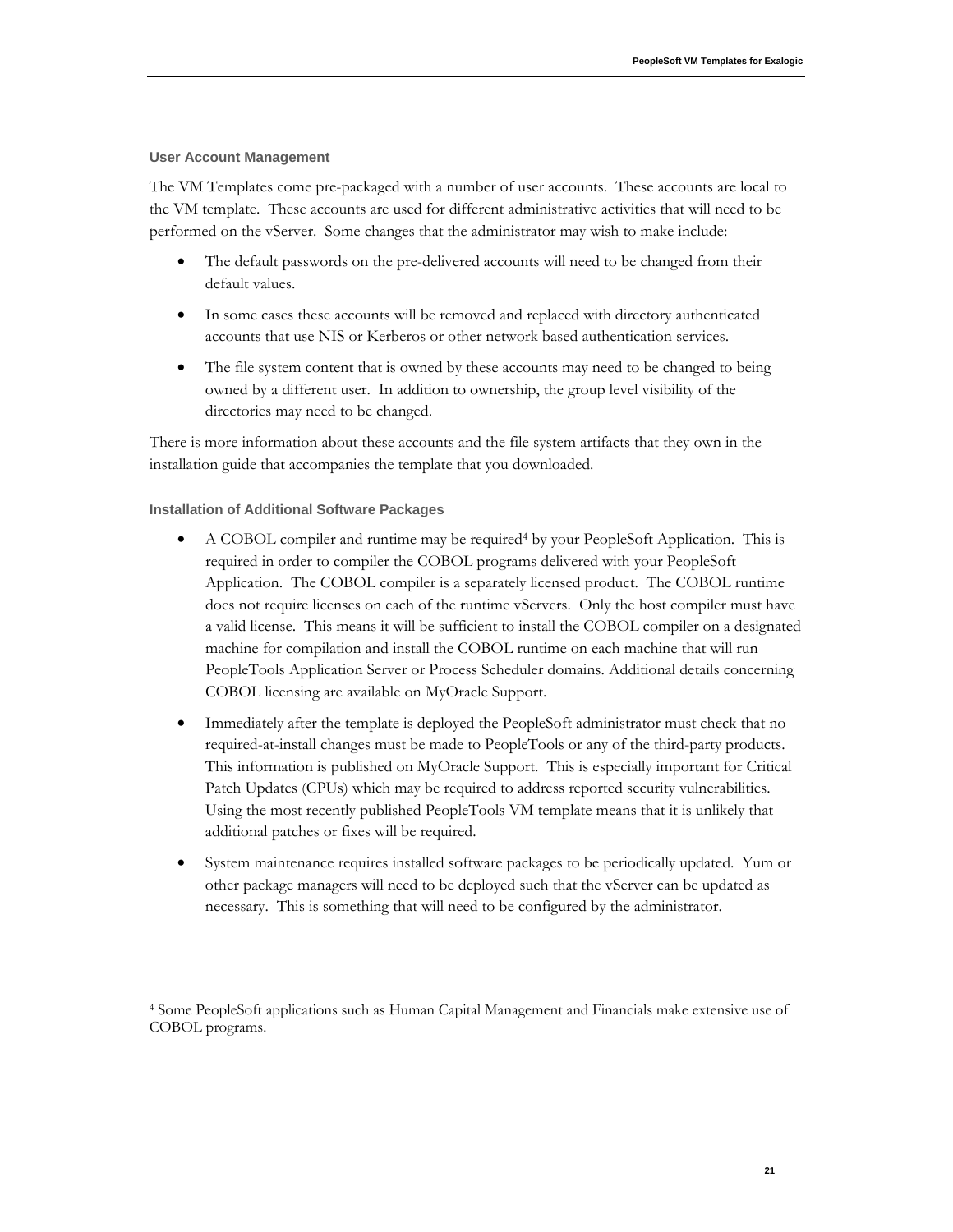# Full Automation

Administrators make heavy use of shell scripting in order to automate as much of the provisioning and management cycle as possible. The goal of extending the template reconfiguration script is to eliminate all manual steps involved in taking a newer VM template from Oracle. Once a stable set of initialization scripts have been created, they can be reused each time you wish to take a newer version of the base PeopleTools template from Oracle.

It will therefore take upfront effort to understand how to automate each of the customizations that need to be applied. Examples of these customizations are shown in the previous section. Many of these can be automated using Linux shell scripting, silent installation programs and additional utilities for remote access such as sftp and ssh. Administrators will already be familiar with how to script these steps and typically have scripts to perform these tasks already.

# Reference Topologies for PeopleSoft on Exalogic

This section presents a number of example topologies that take are intended to serve as example reference environments for planning your PeopleSoft implementation on Exalogic. These examples include additional products from Oracle to assist with scalability and availability. These can of course be substituted with solutions more appropriate to your product and existing licensed software solution.

# Example: Production System

The diagram below presents a high level overview of a production deployment on Exalogic. This deployment has failover and load balancing built into it. A DR system is not illustrated. The DR system would be an exact replica of the above deployment residing in a separate data center. This is a minimal production system with capacity for 1500-3000 users.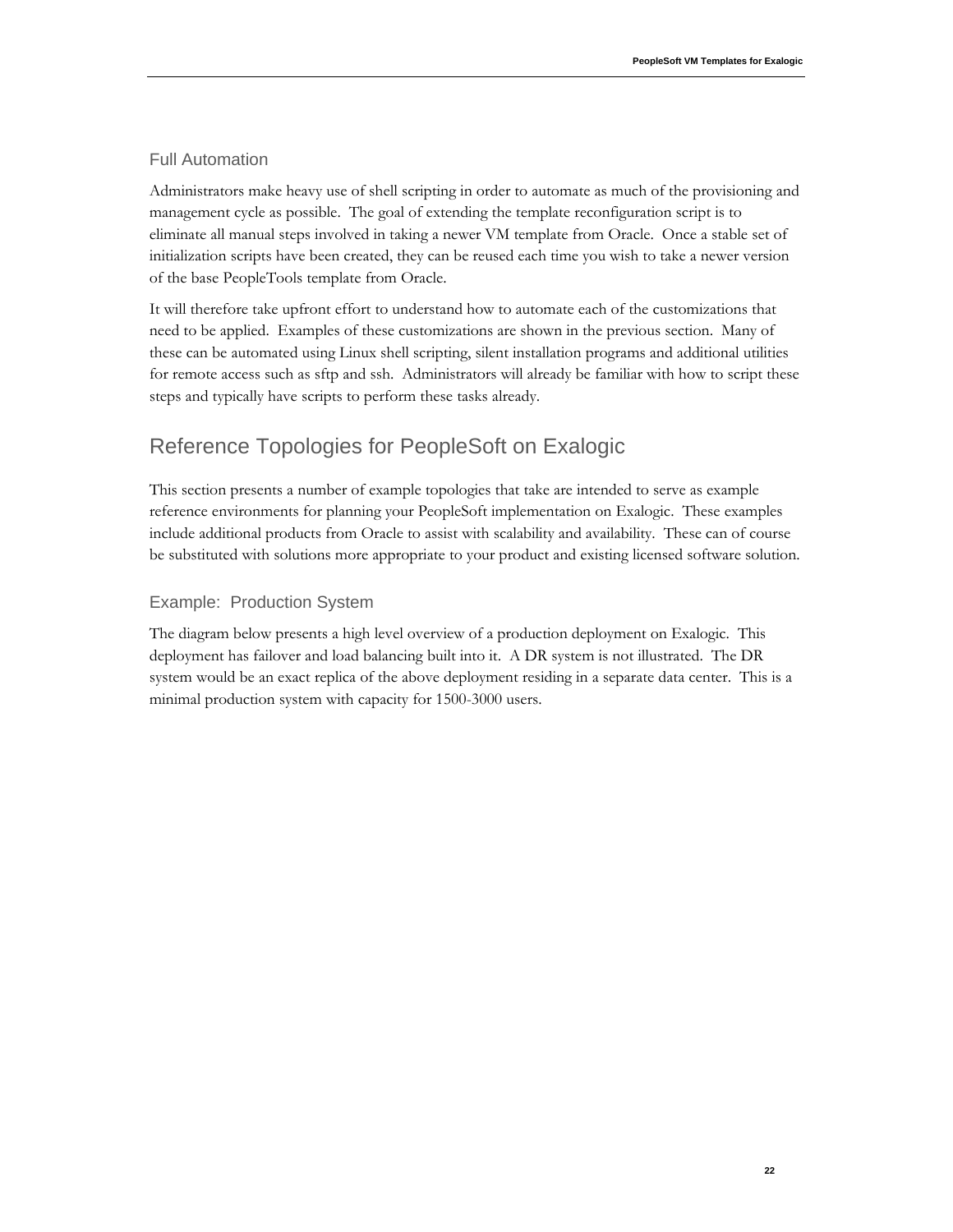

**Network**: There are three primary network segments present in this deployment.

- 1GbE admin network: for administrative operations, backup, etc.
- 10GbE user network: external traffic reaching the Exalogic machine
- Infiniband network over which user traffic passes within the Exalogic machine. The Infiniband network is also continuous between the Exalogic and Exadata machines.

**Firewalls**: This deployment includes a DMZ between the HTTP Servers and PIA servers. All traffic outside the PIA servers is considered to be untrusted.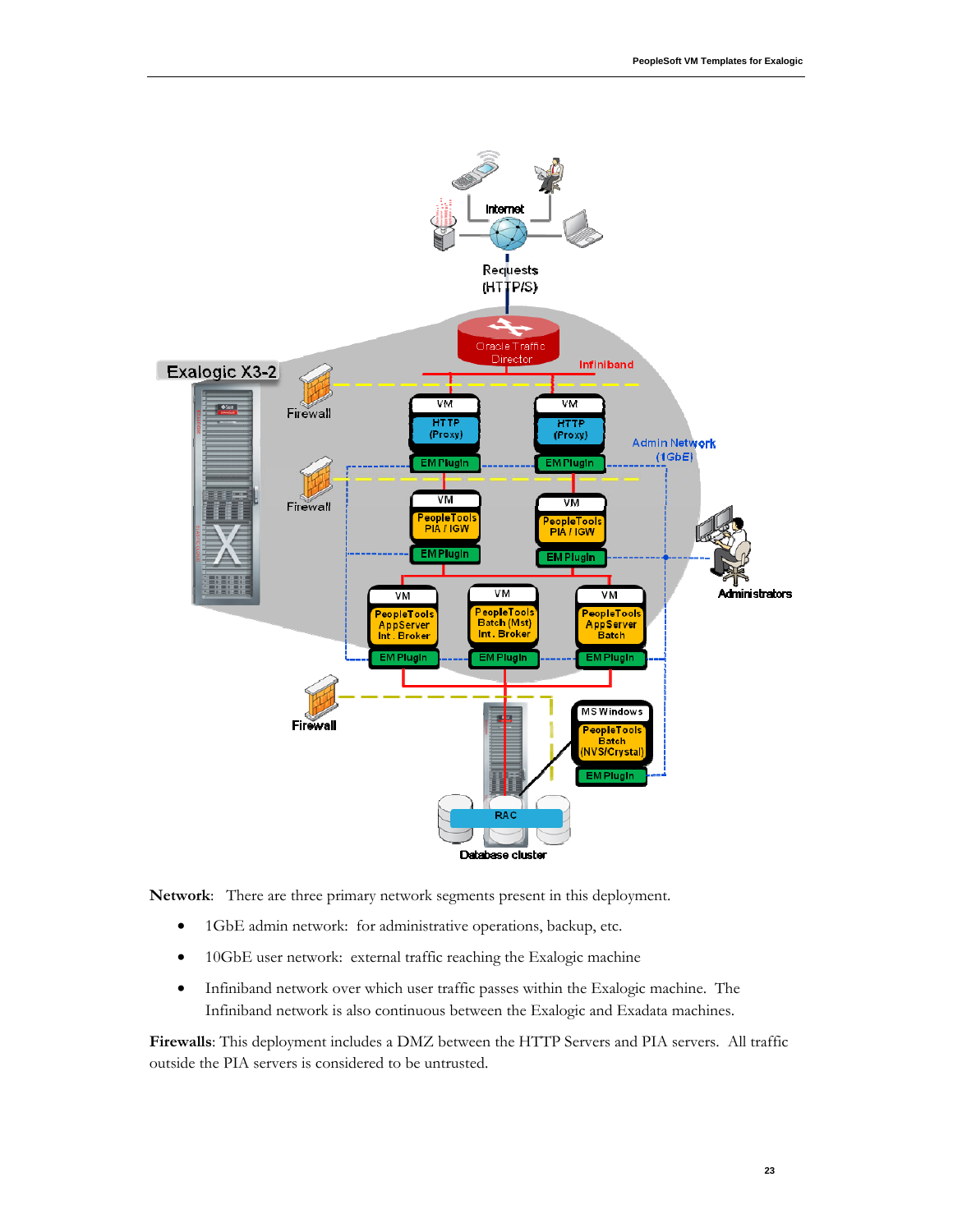#### **Resources:**

- vServers running Application Server and Process Scheduler domains have 22GB RAM and 6 vCPUs per vServer.
- vServers running PIA and HTTP (proxy) server have 10GB RAM and 4vCPUs each.

**Load Balancer**: An instance of OTD is placed on two separate compute nodes within the edge partition of the Exalogic machine. HA is enabled between the two OTD instances. SSL is ended at the OTD load balancer. OTD routes the traffic to the two proxy servers inside the Infiniband network.

**HTTP Servers**: Running Apache and the Weblogic proxy plug-in, each HTTP server is associated with a single PIA server.

**PIA Servers and Application Server**: Requests are load balanced between two Application Server domains. Failover is built into this model whereby client traffic will transfer to the available machine upon failure. One Application Server domain is dedicated to Integration Broker.

**Process Scheduler**: A master and non-master Process Scheduler run on different vServers.

**Database:** An Oracle RAC Cluster is used to provide highly available database servers to the PeopleSoft Architecture running on the Exalogic infrastructure. This example depicts a RAC cluster in Exadata.

### Example: Shared PeopleSoft Homes Environment

A recommended deployment for Exalogic is to create a single shared Application Home (PS\_APP\_HOME) made available to all vServers running PeopleTools Application Server and Process Scheduler. This deployment takes advantage of the ZFS file system as a highly available shared storage device between virtual hosts attached to the Infiniband fabric.

In the diagram below, multiple vServers may use the same PS\_APP\_HOME – PeopleSoft Application installation, as a shared file system. This is achieved by creating individual vServers with file system mount points to the shared PS\_APP\_HOME. As described earlier in this document, this can be achieved by creating a *golden image template* containing this mount point and creating any number of vServers from this template. vServers that access the shared PS\_APP\_HOME are limited to readexecute access.

Customizations to file system artifacts such as SQR, COBOL and so on can reside on this shared Application Home. Rather than copying customizations to many vServers they can be restricted to a single location.

The runtime vServers access the shared PS\_APP\_HOME over Infiniband. This guarantees file system access that is equivalent to accessing file system locations local to the vServer. Each vServer contains its own PS\_HOME and third party products required by the Application runtime. Application Server and Process Scheduler domains running in this environment can be sized according to the needs of the PeopleSoft Application. Fewer domains can be created with more resources dedicated per vServer.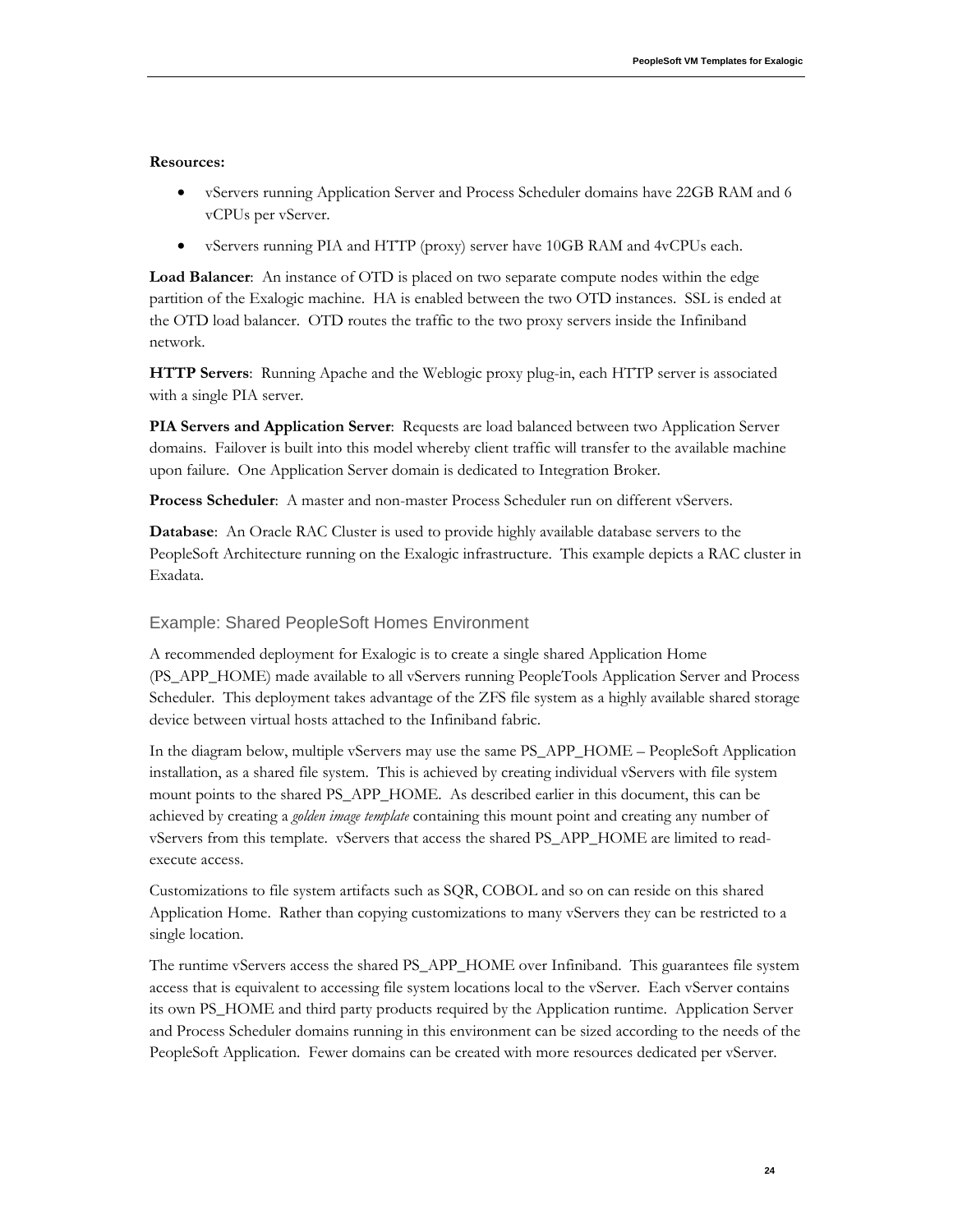Alternatively, many smaller domains can be created by taking advantage of the minimal disk footprint of the vServers.

Using a shared PS\_APP\_HOME simplifies maintenance. Traditional administrative techniques for applying change packages are followed. Since the storage is shared, only a single vServer is needed to apply the changes via the EMF agent. As shown below, a dedicated vServer running on the Admin Network can be used to apply maintenance to a shared PS\_APP\_HOME. This is a more secure approach because it is not necessary to run the EMF infrastructure on the runtime vServers. There is no write access required from the runtime vServers to PS\_APP\_HOME.



# **References**

1. "Deploying Oracle PeopleSoft Maximum Availability Architecture" white paper http://www.oracle.com/technetwork/database/features/availability/maa-peoplesoftbestpractices-134154.pdf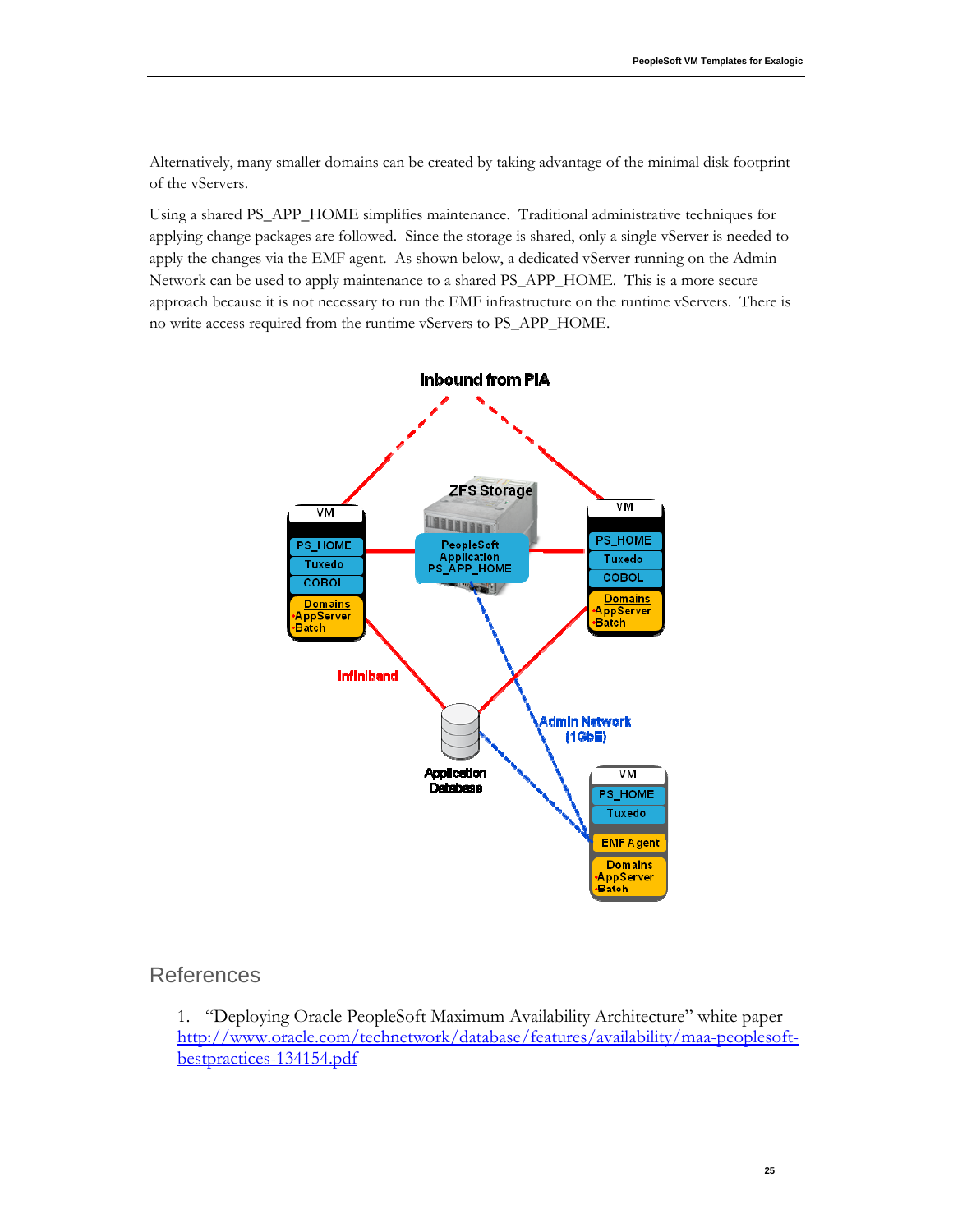2. "PeopleTools: Mid-Tier Deployment Best Practices" white paper http://docs.oracle.com/cd/E29604\_01/psft/html/docset.html

3. PeopleTools Online PeopleBooks

http://docs.oracle.com/cd/E17566\_01/epm91pbr0/eng/psbooks/psft\_homepage.ht m

4. "PeopleSoft Oracle Virtual Machine Templates Development and Customization Guide" white paper

See Doc ID 1385319.1 at http://support.oracle.com/

5. "Oracle Engineered Systems Success With PeopleSoft", Oracle Open World 2012 http://www.oracle.com/us/products/applications/peoplesoft-enterprise/toolstech/con9204-1872853.pdf

6. Oracle Exalogic Elastic Cloud Administrator's Guide http://docs.oracle.com/cd/E18476\_01/doc.220/e25258/toc.htm

7. "Oracle Elastic Cloud X3-2", data sheet http://www.oracle.com/us/products/middleware/exalogic/exalogic-elastic-cloud-x3- 2-ds-1863831.pdf

8. "Oracle Exalogic Elastic Cloud: System Overview", white paper http://www.oracle.com/us/products/middleware/exalogic/exalogic-systemoverview-1724075.pdf

9. "Creating and Using Oracle VM Templates: The Fastest Way to Deploy Any Enterprise Software", white paper http://www.oracle.com/us/technologies/027001.pdf

10. "Clustering and High Availability for Enterprise Tools 8.5x", white paper See Doc ID 747378.1 at http://support.oracle.com/

# Revision History

# **TABLE 2. REVISION HISTORY**

| <b>DATE</b> | <b>CHANGE</b>     |
|-------------|-------------------|
| March 2013  | Created document. |